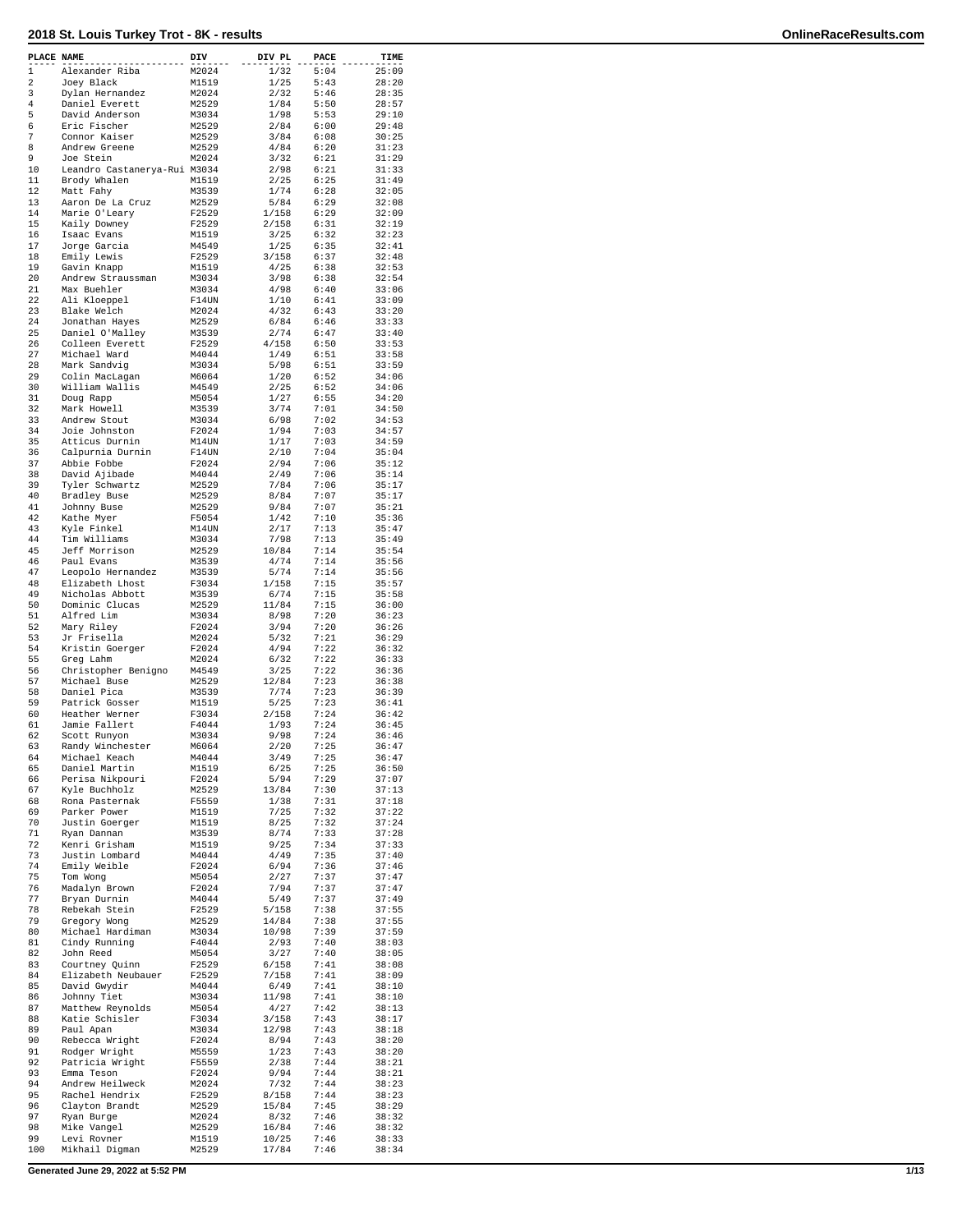| PLACE NAME |                                      | DIV            | DIV PL          | PACE         | TIME           |
|------------|--------------------------------------|----------------|-----------------|--------------|----------------|
| 101        | Danielle Shapiro                     | F3539          | 1/109           | 7:47         | 38:36          |
| 102        | Summer Elias                         | F2529          | 9/158           | 7:47         | 38:37          |
| 103<br>104 | Jake Waeltermann<br>Will Sturdivant  | M1519<br>M1519 | 11/25<br>12/25  | 7:47<br>7:48 | 38:39<br>38:42 |
| 105        | Michael Hubbard                      | M3034          | 13/98           | 7:48         | 38:43          |
| 106        | Tara Rueter                          | F3539          | 2/109           | 7:48         | 38:43          |
| 107        | Adam Acree                           | M3034          | 14/98           | 7:48         | 38:44          |
| 108        | Ilya Bunimovich                      | M3034          | 15/98           | 7:49         | 38:48          |
| 109        | Dara Straussman                      | F3034          | 4/158           | 7:50         | 38:52          |
| 110<br>111 | Morgan Witzig<br>Maggie Teson        | F2024<br>F2024 | 10/94<br>11/94  | 7:50<br>7:51 | 38:53<br>38:56 |
| 112        | Lee Lonsberry                        | M3034          | 16/98           | 7:53         | 39:09          |
| 113        | Robert Gillespie                     | M1519          | 13/25           | 7:53         | 39:10          |
| 114        | Sara Lambries                        | M3539          | 9/74            | 7:53         | 39:10          |
| 115<br>116 | Dustin Lambries                      | M3539<br>F4044 | 10/74           | 7:53<br>7:54 | 39:10          |
| 117        | Jenn Vanderbol<br>Allison Soung      | F2529          | 3/93<br>10/158  | 7:54         | 39:11<br>39:11 |
| 118        | Aaron Mutnick                        | M3539          | 11/74           | 7:54         | 39:13          |
| 119        | Joseph Larson                        | M2529          | 18/84           | 7:54         | 39:15          |
| 120        | Bryan Beckering                      | M3034          | 17/98           | 7:55         | 39:16          |
| 121        | Taylor Schmidt                       | F2529          | 11/158          | 7:55         | 39:19          |
| 122<br>123 | Kendrick Henry<br>John Harrison      | M3539<br>M2529 | 12/74<br>19/84  | 7:56<br>7:56 | 39:22<br>39:22 |
| 124        | Corwin Fourqurean                    | M3034          | 18/98           | 7:56         | 39:25          |
| 125        | Candace Seeve                        | F3539          | 3/109           | 7:57         | 39:28          |
| 126        | David Chang                          | M3539          | 13/74           | 7:58         | 39:30          |
| 127        | Matthew Devero                       | M3034          | 19/98           | 7:58         | 39:31          |
| 128<br>129 | Matthew Thompson<br>Patrick Millian  | M2529<br>M3034 | 20/84<br>20/98  | 7:59<br>7:59 | 39:36<br>39:38 |
| 130        | Katie Wong                           | F3539          | 4/109           | 8:02         | 39:54          |
| 131        | Erin Wessels                         | F3539          | 5/109           | 8:03         | 39:56          |
| 132        | Paul Weisner                         | M4549          | 4/25            | 8:03         | 39:58          |
| 133        | Neal Merritt                         | M3034          | 21/98           | 8:04         | 40:01          |
| 134        | Benjamin Roskoskey                   | M3034          | 22/98           | 8:04<br>8:05 | 40:02          |
| 135<br>136 | Peter Martin<br>Ariel Berwald        | M4549<br>F1519 | 5/25<br>1/21    | 8:05         | 40:05<br>40:07 |
| 137        | Rachel Condra                        | F2529          | 12/158          | 8:05         | 40:08          |
| 138        | Kevin Reszka                         | M4549          | 6/25            | 8:06         | 40:12          |
| 139        | Tyler Mork                           | M4044          | 7/49            | 8:06         | 40:12          |
| 140        | Nathan Swanson                       | M3539          | 14/74           | 8:06         | 40:13          |
| 141<br>142 | Russell Rawlings<br>Brian Walker     | M3539<br>M2024 | 15/74<br>9/32   | 8:07<br>8:07 | 40:20<br>40:20 |
| 143        | Colleen Reynolds                     | F2529          | 13/158          | 8:08         | 40:20          |
| 144        | Ben McCoy                            | M3539          | 16/74           | 8:08         | 40:21          |
| 145        | Lacey Lefere                         | F3034          | 5/158           | 8:08         | 40:23          |
| 146        | Eric Walker                          | M5054          | 5/27            | 8:08         | 40:23          |
| 147<br>148 | Zach Foerstel<br>Lindsey Warhurst    | M3539<br>F3034 | 17/74<br>6/158  | 8:09<br>8:09 | 40:25<br>40:29 |
| 149        | James Meiners                        | M2529          | 21/84           | 8:09         | 40:29          |
| 150        | Brian Meyers                         | M3539          | 18/74           | 8:10         | 40:32          |
| 151        | Ed Harster                           | M3034          | 23/98           | 8:11         | 40:35          |
| 152        | Adam Lee                             | M3539          | 19/74           | 8:11         | 40:35          |
| 153<br>154 | Lauren Goodnow<br>Chelsie Buchholz   | F4549<br>F2529 | 1/50<br>14/158  | 8:12<br>8:12 | 40:43<br>40:44 |
| 155        | Matt Schneider                       | M3539          | 20/74           | 8:13         | 40:46          |
| 156        | Jeff Miller                          | M4044          | 8/49            | 8:13         | 40:46          |
| 157        | Aly Vogt                             | F2024          | 12/94           | 8:13         | 40:46          |
| 158        | Chris Kappler                        | M4549          | 7/25            | 8:13         | 40:47          |
| 159<br>160 | Caitlin Johnson<br>Hannah Busebee    | F3034<br>F2529 | 7/158<br>15/158 | 8:13<br>8:13 | 40:49<br>40:49 |
| 161        | Eric Quartetti                       | M5559          | 2/23            | 8:14         | 40:51          |
| 162        | David Auffenberg                     | M2529          | 22/84           | 8:14         | 40:54          |
| 163        | Jaylon Male                          | M2024          | 10/32           | 8:15         | 40:55          |
| 164        | William Saulsbery                    | M3539          | 21/74           | 8:15         | 40:57          |
| 165<br>166 | Mike Stachowiak                      | M5054<br>M6064 | 6/27<br>3/20    | 8:15<br>8:15 | 40:58<br>40:58 |
| 167        | Bill Coppel<br>Angie Kloeppel        | F4549          | 2/50            | 8:17         | 41:07          |
| 168        | Katie Bodine                         | F3034          | 8/158           | 8:17         | 41:08          |
| 169        | Mark Goerger                         | M5054          | 7/27            | 8:17         | 41:09          |
| 170        | Brett Barnes                         | M3539          | 22/74           | 8:18         | 41:13          |
| 171<br>172 | Margaret Barnes                      | F3539          | 6/109           | 8:18<br>8:18 | 41:13          |
| 173        | Chloe Wagenknecht<br>Hallie Rockwell | F14UN<br>F2024 | 3/10<br>13/94   | 8:19         | 41:14<br>41:17 |
| 174        | Brandi Hitzemann                     | F3034          | 9/158           | 8:20         | 41:21          |
| 175        | Jen Vermost                          | F3539          | 7/109           | 8:22         | 41:30          |
| 176        | Ada Vowell                           | F4044          | 4/93            | 8:22         | 41:33          |
| 177        | Chrissy McIntosh                     | F4044          | 5/93            | 8:22         | 41:34          |
| 178<br>179 | Melanie Halley<br>Creighton Ward     | F4044<br>M1519 | 6/93<br>14/25   | 8:22<br>8:23 | 41:34<br>41:36 |
| 180        | Amber Ridgeway                       | F3539          | 8/109           | 8:23         | 41:37          |
| 181        | Stephanie Rhodes                     | F2529          | 16/158          | 8:24         | 41:40          |
| 182        | Steve Belovich                       | M2024          | 11/32           | 8:24         | 41:43          |
| 183        | Maggie Goss                          | F2529          | 17/158          | 8:24         | 41:44          |
| 184<br>185 | Jordan Case<br>Amanda Gaeth          | F2024          | 14/94<br>9/109  | 8:25<br>8:26 | 41:45<br>41:51 |
| 186        | Kathleen Koenig                      | F3539<br>F2024 | 15/94           | 8:26         | 41:51          |
| 187        | Jason Moore                          | M4044          | 9/49            | 8:27         | 41:57          |
| 188        | Melissa Landwehr                     | F2529          | 18/158          | 8:27         | 41:58          |
| 189        | Katie Counts                         | F1519          | 2/21            | 8:27         | 41:58          |
| 190        | Marie Auton                          | F2024          | 16/94           | 8:27         | 41:59          |
| 191<br>192 | Goran Katic<br>Brad Heckman          | M3539<br>M2529 | 23/74<br>23/84  | 8:28<br>8:28 | 42:01<br>42:02 |
| 193        | Derick Winkle                        | M2529          | 24/84           | 8:29         | 42:05          |
| 194        | Francesca Deranzo                    | F3034          | 10/158          | 8:30         | 42:10          |
| 195        | Josh Cocking                         | M3539          | 24/74           | 8:30         | 42:10          |
| 196        | Nicholas Barrale                     | M3539          | 25/74           | 8:30         | 42:12          |
| 197<br>198 | Gavin Palatt<br>Mary Agnew           | M5054<br>F4044 | 8/27<br>7/93    | 8:30<br>8:31 | 42:12<br>42:16 |
| 199        | Ian Martin                           | M2529          | 25/84           | 8:32         | 42:20          |
| 200        | Katherine Weinstein                  | F2529          | 19/158          | 8:32         | 42:23          |

**Generated June 29, 2022 at 5:52 PM 2/13**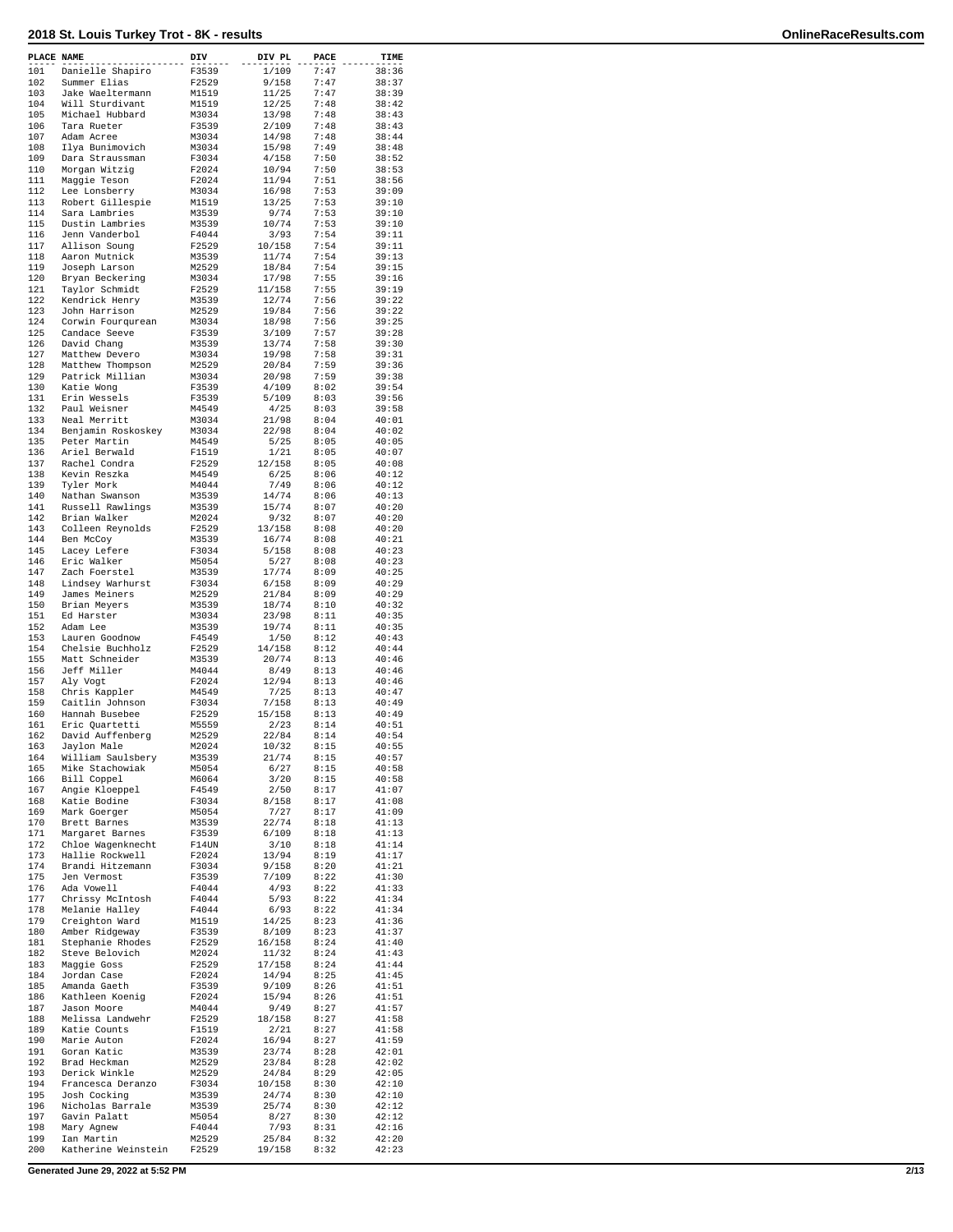| PLACE NAME |                                                | DIV            | DIV PL           | PACE         | TIME           |
|------------|------------------------------------------------|----------------|------------------|--------------|----------------|
| 201        | Maureen Mallon                                 | F3034          | 11/158           | 8:33         | 42:25          |
| 202<br>203 | Allison Nappe<br>Ben Mallon                    | F3034<br>M2529 | 12/158<br>26/84  | 8:33<br>8:33 | 42:25<br>42:25 |
| 204        | Ashley Ward                                    | F2529          | 20/158           | 8:33         | 42:27          |
| 205        | Jonathan Gosser                                | M2024          | 12/32            | 8:33         | 42:28          |
| 206        | Brian Collins                                  | M4044          | 10/49            | 8:33         | 42:28          |
| 207<br>208 | Courtney Kimutis<br>Daniel Oswalt              | F3034<br>M2529 | 13/158<br>27/84  | 8:34<br>8:34 | 42:31<br>42:31 |
| 209        | Nathan Rockwell                                | M2529          | 28/84            | 8:34         | 42:32          |
| 210        | Clifton Robertson                              | M2529          | 29/84            | 8:34         | 42:33          |
| 211        | Kristin Sauer                                  | F3539          | 10/109           | 8:34         | 42:33          |
| 212<br>213 | Brad Brown<br>Carlos Cruchaga                  | M3034<br>M4044 | 24/98<br>11/49   | 8:34<br>8:35 | 42:34<br>42:34 |
| 214        | Mary Wren                                      | F3034          | 14/158           | 8:35         | 42:37          |
| 215        | John Wren                                      | M3034          | 25/98            | 8:35         | 42:37          |
| 216        | Billy Croghan                                  | M3034          | 26/98            | 8:35         | 42:37          |
| 217<br>218 | Justin Smith<br>Justin Mason                   | M3539<br>M2024 | 26/74<br>13/32   | 8:35<br>8:37 | 42:38<br>42:47 |
| 219        | Angie Dolosic                                  | F3539          | 11/109           | 8:37         | 42:48          |
| 220        | Jason McLure                                   | M4044          | 12/49            | 8:38         | 42:51          |
| 221<br>222 | Hailey Kittelson<br>Meg Coyle                  | F1519<br>F3034 | 3/21<br>15/158   | 8:38<br>8:38 | 42:52<br>42:54 |
| 223        | Nichole Boemecke                               | F2024          | 17/94            | 8:39         | 42:55          |
| 224        | Aj Garms                                       | M2024          | 14/32            | 8:39         | 42:58          |
| 225        | Andrew Bram                                    | M3034          | 27/98            | 8:39         | 42:58          |
| 226<br>227 | Christy Kreuzer<br>Kaitlin Becherer            | F3539<br>F2024 | 12/109<br>18/94  | 8:39<br>8:40 | 42:59<br>43:01 |
| 228        | Aimee Kappler                                  | F4549          | 3/50             | 8:40         | 43:01          |
| 229        | Molly Riebling                                 | F2024          | 19/94            | 8:41         | 43:06          |
| 230        | Todd Oleson                                    | M3034          | 28/98            | 8:41         | 43:08          |
| 231<br>232 | Brad Goss<br>William Kalbac                    | M6064<br>M4044 | 4/20<br>13/49    | 8:42<br>8:42 | 43:09<br>43:10 |
| 233        | Callee Riva                                    | F2529          | 21/158           | 8:42         | 43:11          |
| 234        | Margaret Bond                                  | F3539          | 13/109           | 8:42         | 43:11          |
| 235<br>236 | Mikey Riva<br>Jessica Pehr                     | M3034<br>F2529 | 29/98<br>22/158  | 8:42<br>8:42 | 43:11<br>43:12 |
| 237        | Dina Durnin                                    | F4044          | 8/93             | 8:43         | 43:16          |
| 238        | Blake Schneider                                | M1519          | 15/25            | 8:43         | 43:17          |
| 239        | James Pierce                                   | M3539          | 27/74            | 8:43         | 43:17          |
| 240<br>241 | Heather Jones<br>Valerie Birk                  | F3034<br>F5054 | 16/158<br>2/42   | 8:44<br>8:44 | 43:19<br>43:20 |
| 242        | Philip Andriole                                | M2529          | 30/84            | 8:44         | 43:20          |
| 243        | Shane Galavan                                  | M4044          | 14/49            | 8:44         | 43:23          |
| 244        | Karen Schmitz                                  | F5054          | 3/42             | 8:44         | 43:23          |
| 245<br>246 | Miranda Haus<br>Abby Sturmer                   | F3034<br>F2529 | 17/158<br>23/158 | 8:44<br>8:44 | 43:23<br>43:24 |
| 247        | Marc Goldstein                                 | M3034          | 30/98            | 8:45         | 43:26          |
| 248        | Kevin McBrearty                                | M3034          | 31/98            | 8:46         | 43:30          |
| 249        | Alex Ford                                      | M3034          | 32/98            | 8:46         | 43:31          |
| 250<br>251 | Kentrall England<br>Javier Perez               | M3034<br>M4549 | 33/98<br>8/25    | 8:47<br>8:47 | 43:38<br>43:38 |
| 252        | Olivia Brant                                   | F2529          | 24/158           | 8:48         | 43:40          |
| 253        | Eduardo Segovia                                | M4549          | 9/25             | 8:48         | 43:41          |
| 254<br>255 | Stephanie Palatt<br>Grace Coppel               | F4044<br>F14UN | 9/93<br>4/10     | 8:48<br>8:48 | 43:41<br>43:43 |
| 256        | Hannah Lonsberry-Chen                          | F2529          | 25/158           | 8:49         | 43:47          |
| 257        | Joseph Taylor                                  | M3034          | 34/98            | 8:49         | 43:47          |
| 258<br>259 | Eimear Arkins                                  | F2529          | 26/158           | 8:49         | 43:47          |
| 260        | Lauren Anderson Koelke F3539<br>Jonathan Klein | M3539          | 14/109<br>28/74  | 8:49<br>8:49 | 43:48<br>43:48 |
| 261        | Ramzi Abboud                                   | M3539          | 29/74            | 8:49         | 43:48          |
| 262        | Kasey Grelle                                   | F3034          | 18/158           | 8:50         | 43:51          |
| 263<br>264 | Marci Mosby<br>Nick Young                      | F3539<br>M2529 | 15/109<br>31/84  | 8:50<br>8:51 | 43:53<br>43:55 |
| 265        | Alivia Johnston                                | F2024          | 20/94            | 8:51         | 43:56          |
| 266        | Mary McGilvray                                 | F2024          | 21/94            | 8:51         | 43:56          |
| 267<br>268 | Beatriz Juan<br>Janet Whalen                   | F2529<br>F4549 | 27/158<br>4/50   | 8:52<br>8:52 | 44:02<br>44:02 |
| 269        | Charles Grisham                                | M4549          | 10/25            | 8:53         | 44:04          |
| 270        | Erika Brokaw                                   | F4044          | 10/93            | 8:53         | 44:07          |
| 271<br>272 | Patrick Chan                                   | M5054          | 9/27             | 8:54<br>8:54 | 44:09<br>44:09 |
| 273        | Michele Frisella<br>Clinton Behrns             | F4549<br>M3034 | 5/50<br>35/98    | 8:54         | 44:10          |
| 274        | James Moe                                      | M5559          | 3/23             | 8:54         | 44:11          |
| 275        | Zachary Seed                                   | M2529          | 32/84            | 8:54         | 44:13          |
| 276<br>277 | Chandler Ford<br>Sarah Bram                    | F2529<br>F2529 | 28/158<br>29/158 | 8:55<br>8:55 | 44:14<br>44:15 |
| 278        | Elizabeth Luczak                               | F2529          | 30/158           | 8:55         | 44:17          |
| 279        | Keith Wilmot                                   | M3539          | 30/74            | 8:55         | 44:18          |
| 280        | Colleen Schrappen                              | F3539          | 16/109           | 8:55         | 44:18          |
| 281<br>282 | Catie Newsom-Stewart<br>Bonnie Roy             | F2024<br>F3539 | 22/94<br>17/109  | 8:55<br>8:56 | 44:18<br>44:21 |
| 283        | Julie Devault                                  | F2529          | 31/158           | 8:56         | 44:22          |
| 284        | Nicholas Powell                                | M4044          | 15/49            | 8:57         | 44:25          |
| 285<br>286 | Sarah Klaven<br>Christopher Oleksiw            | F3539<br>M3034 | 18/109<br>36/98  | 8:57<br>8:57 | 44:25<br>44:25 |
| 287        | Lindsey Forsberg                               | F2529          | 32/158           | 8:57         | 44:26          |
| 288        | Kathy Fulton                                   | F5559          | 3/38             | 8:57         | 44:27          |
| 289        | Andrew Siegel                                  | M3034          | 37/98            | 8:57         | 44:28          |
| 290<br>291 | Brian Kruger<br>Meredith Belrose               | M5559<br>F2024 | 4/23<br>23/94    | 8:57<br>8:58 | 44:28<br>44:29 |
| 292        | Gabrielle Putnam                               | F2024          | 24/94            | 8:58         | 44:31          |
| 293        | Kelly McDarby                                  | F2024          | 25/94            | 8:58         | 44:32          |
| 294<br>295 | Meghan McDarby<br>Li-Ming Yin                  | F2529<br>F3539 | 33/158<br>19/109 | 8:58<br>8:59 | 44:33<br>44:36 |
| 296        | Amy Halpern                                    | F2529          | 34/158           | 9:00         | 44:41          |
| 297        | Tai Piazza                                     | M3034          | 38/98            | 9:00         | 44:42          |
| 298        | Laura Brym                                     | F3034          | 19/158           | 9:00         | 44:42          |
| 299<br>300 | Gavin Ashton<br>Brianne Maze                   | M3539<br>F2529 | 31/74<br>35/158  | 9:01<br>9:01 | 44:44<br>44:45 |
|            |                                                |                |                  |              |                |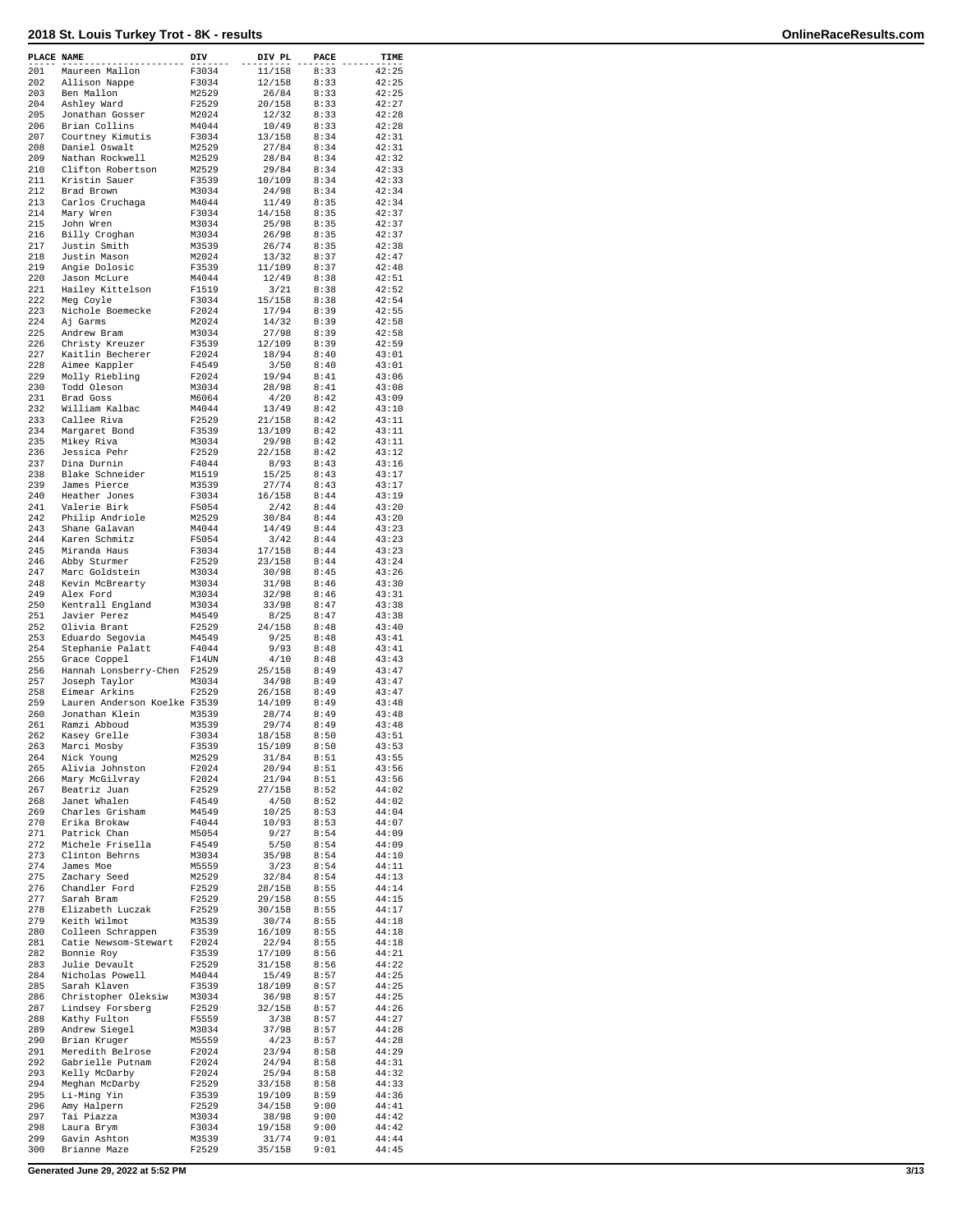| PLACE NAME |                                    | DIV            | DIV PL           | PACE         | TIME           |
|------------|------------------------------------|----------------|------------------|--------------|----------------|
| 301        | Joe Klingler                       | M3034          | 39/98            | 9:01         | 44:45          |
| 302        | David Gierada                      | M5559          | 5/23             | 9:01         | 44:46          |
| 303        | Scott Stauffer                     | M3539          | 32/74            | 9:01         | 44:46          |
| 304        | Rebecca Potje                      | F1519          | 4/21             | 9:01         | 44:47          |
| 305        | Nick Potje                         | M3034          | 40/98            | 9:01         | 44:48          |
| 306        | Jamie Schroeder                    | F3539          | 20/109           | 9:01         | 44:48          |
| 307<br>308 | Sarah Kuehnel<br>Liz Vegovisch     | F3034<br>F3539 | 20/158<br>21/109 | 9:02<br>9:02 | 44:49<br>44:50 |
| 309        | Alan Dobson                        | M2529          | 33/84            | 9:02         | 44:50          |
| 310        | Matt Price                         | M4044          | 16/49            | 9:03         | 44:57          |
| 311        | Anushree Natraj                    | F2024          | 26/94            | 9:04         | 44:59          |
| 312        | Christopher Anderson               | M1519          | 16/25            | 9:04         | 45:00          |
| 313        | Caden Edwards                      | M14UN          | 3/17             | 9:04         | 45:00          |
| 314        | Michelle Thompson                  | F3034          | 21/158           | 9:04         | 45:00          |
| 315        | Emily Kehm Smith                   | F3034          | 22/158           | 9:04         | 45:02          |
| 316        | Austin Smith                       | M3034          | 41/98            | 9:04         | 45:03          |
| 317        | Amanda Merrill                     | F3034          | 23/158           | 9:05         | 45:04          |
| 318<br>319 | Zachary Schmidt<br>Annie Stineman  | M2529<br>F2024 | 34/84<br>27/94   | 9:06<br>9:06 | 45:09<br>45:09 |
| 320        | Brian Williams                     | M4044          | 17/49            | 9:06         | 45:09          |
| 321        | Eric Schmidt                       | M2529          | 35/84            | 9:06         | 45:10          |
| 322        | Mike Edwards                       | M4549          | 11/25            | 9:06         | 45:10          |
| 323        | Bryan Riba                         | M5559          | 6/23             | 9:06         | 45:11          |
| 324        | Brendan Putnam                     | M2529          | 36/84            | 9:06         | 45:12          |
| 325        | Jeannine Bisesi                    | F5054          | 4/42             | 9:07         | 45:16          |
| 326        | Richard Chen                       | M3034          | 42/98            | 9:07         | 45:17          |
| 327<br>328 | Chris Skresvig                     | M3034<br>M5054 | 43/98            | 9:07         | 45:17          |
| 329        | Larry Waeltermann<br>Jeffrey Stein | M6064          | 10/27<br>5/20    | 9:08<br>9:08 | 45:19<br>45:20 |
| 330        | Jennifer Kinney                    | F2529          | 36/158           | 9:08         | 45:21          |
| 331        | Hye Jean Yoon                      | F2024          | 28/94            | 9:09         | 45:24          |
| 332        | Chris Holton                       | M3539          | 33/74            | 9:09         | 45:25          |
| 333        | Rachel Sebastian                   | F2529          | 37/158           | 9:09         | 45:26          |
| 334        | Darci Mitchell                     | F4044          | 11/93            | 9:10         | 45:30          |
| 335        | Louis Killebrew                    | M3034          | 44/98            | 9:10         | 45:31          |
| 336        | Tenley Noone                       | F3539          | 22/109           | 9:10         | 45:32          |
| 337        | Lauren Casanta                     | F3034          | 24/158           | 9:11         | 45:33          |
| 338<br>339 | Heather Hill<br>Kelly Hobbs        | F3034          | 25/158           | 9:11<br>9:11 | 45:33          |
| 340        | Janelle Benson                     | F2024<br>F2024 | 29/94<br>30/94   | 9:12         | 45:37<br>45:39 |
| 341        | Travis Knoop                       | M3539          | 34/74            | 9:13         | 45:44          |
| 342        | Kate Hannon                        | F2529          | 38/158           | 9:13         | 45:46          |
| 343        | Jenni Siegel                       | F2529          | 39/158           | 9:13         | 45:46          |
| 344        | Alicia Konstantinovich F3539       |                | 23/109           | 9:13         | 45:46          |
| 345        | Will Smith                         | M2529          | 37/84            | 9:13         | 45:48          |
| 346        | Courtney Wilken                    | F3034          | 26/158           | 9:13         | 45:48          |
| 347        | Charles Running                    | M3539          | 35/74            | 9:14         | 45:48          |
| 348        | Elise Eihausen                     | F2529          | 40/158           | 9:14         | 45:48          |
| 349<br>350 | Adam Gaitsch<br>Andrew Mendoza     | M3539<br>M2529 | 36/74<br>38/84   | 9:14<br>9:14 | 45:49<br>45:49 |
| 351        | Janelle Holton                     | F3539          | 24/109           | 9:14         | 45:49          |
| 352        | Zac Cogley                         | M4044          | 18/49            | 9:14         | 45:49          |
| 353        | Andrea Scarpino                    | F4044          | 12/93            | 9:14         | 45:50          |
| 354        | Tracy Sexton                       | F2529          | 41/158           | 9:14         | 45:51          |
| 355        | Matthew Villicana                  | M4549          | 12/25            | 9:15         | 45:53          |
| 356        | Mark Smith                         | M2529          | 39/84            | 9:15         | 45:54          |
| 357        | Andrew Taake                       | M3539          | 37/74            | 9:15         | 45:56          |
| 358<br>359 | Melisa Simpson                     | F3539          | 25/109           | 9:15         | 45:58          |
| 360        | Kevin Weaver<br>Anthony Cabrera    | M2529<br>M2529 | 40/84<br>41/84   | 9:15<br>9:15 | 45:58<br>45:58 |
| 361        | Jillian Smith                      | F2529          | 42/158           | 9:16         | 45:58          |
| 362        | Maren Loe                          | F2024          | 31/94            | 9:16         | 45:58          |
| 363        | Emily Hedrick                      | F1519          | 5/21             | 9:16         | 45:58          |
| 364        | Tara Wilmot                        | F3034          | 27/158           | 9:16         | 46:00          |
| 365        | Sondra Braun                       | F4549          | 6/50             | 9:16         | 46:00          |
| 366        | Xander Lansford                    | M14UN          | 4/17             | 9:18         | 46:10          |
| 367        | Bernadette Rakszawski              | F3034          | 28/158           | 9:18         | 46:10          |
| 368<br>369 | Adam Woodson<br>Brittney Carlson   | M4044<br>F2529 | 19/49<br>43/158  | 9:18<br>9:19 | 46:11<br>46:13 |
| 370        | Steve Cady                         | M2529          | 42/84            | 9:20         | 46:20          |
| 371        | Lauren Ashton                      | F2529          | 44/158           | 9:20         | 46:21          |
| 372        | Nick Bromberg                      | M3034          | 45/98            | 9:20         | 46:21          |
| 373        | Steven Krumrey                     | M3034          | 46/98            | 9:21         | 46:24          |
| 374        | Amy Geissler                       | F3539          | 26/109           | 9:21         | 46:26          |
| 375        | Jordan Fobbe                       | M2024          | 15/32            | 9:21         | 46:27          |
| 376        | Laurie Berwald                     | F5054          | 5/42             | 9:21         | 46:27          |
| 377<br>378 | Kaliana Degnan                     | F2529          | 45/158           | 9:21         | 46:27          |
| 379        | Bobby Degnan<br>Lauren Thompson    | M2529<br>F3034 | 43/84<br>29/158  | 9:21<br>9:21 | 46:27<br>46:28 |
| 380        | Kate Lee                           | F3034          | 30/158           | 9:22         | 46:28          |
| 381        | Lacey Pica                         | F3539          | 27/109           | 9:22         | 46:28          |
| 382        | Stephanie Schultz                  | F3539          | 28/109           | 9:23         | 46:34          |
| 383        | Kaitlin Kittelson                  | F2024          | 32/94            | 9:23         | 46:36          |
| 384        | Robert Cohen                       | M5054          | 11/27            | 9:23         | 46:36          |
| 385        | Gretchen Lester                    | F4044          | 13/93            | 9:23         | 46:36          |
| 386        | Donna Ford                         | F5559          | 4/38             | 9:23         | 46:36          |
| 387        | Natalie Krebs                      | F2529          | 46/158           | 9:24         | 46:38          |
| 388        | Pahola Gonzalez                    | F2024          | 33/94            | 9:24         | 46:39          |
| 389<br>390 | Amber Brda<br>Zakary Boyer         | F3539<br>M2529 | 29/109<br>44/84  | 9:24<br>9:24 | 46:39<br>46:39 |
| 391        | Susan Ferrero                      | F2529          | 47/158           | 9:24         | 46:39          |
| 392        | Stephanie Vandeford                | F2529          | 48/158           | 9:24         | 46:40          |
| 393        | Evan Trame                         | M2024          | 16/32            | 9:25         | 46:44          |
| 394        | Charles Kaiser                     | M6064          | 6/20             | 9:26         | 46:49          |
| 395        | Kristine Kammerer                  | F4549          | 7/50             | 9:26         | 46:52          |
| 396        | Jill Will                          | F3034          | 31/158           | 9:26         | 46:52          |
| 397        | Laura Black                        | F2024          | 34/94            | 9:27         | 46:53          |
| 398<br>399 | Eron Brewer<br>Mary Claire Hellman | F3539<br>F3034 | 30/109<br>32/158 | 9:27<br>9:27 | 46:55<br>46:55 |
| 400        | Danielle Schrage                   | F3034          | 33/158           | 9:28         | 46:58          |
|            |                                    |                |                  |              |                |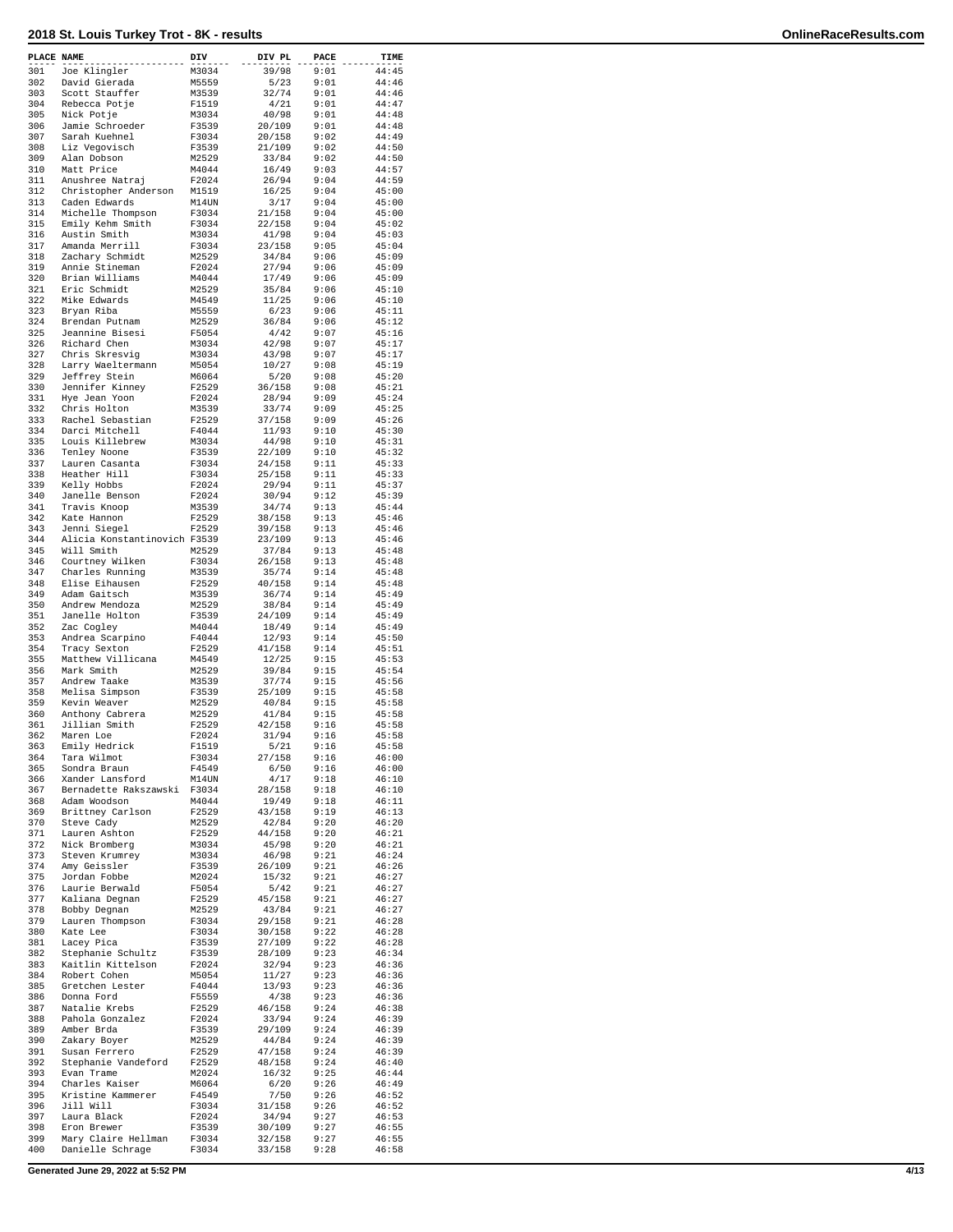| PLACE NAME |                                       | DIV            | DIV PL           | PACE         | TIME           |
|------------|---------------------------------------|----------------|------------------|--------------|----------------|
| 401        | Carol Burkard                         | F3034          | 34/158           | 9:28         | 47:00          |
| 402        | Matthew Bremer                        | M2529          | 45/84            | 9:28         | 47:01          |
| 403<br>404 | Ashley Nielsen<br>Sam Bond            | F2529<br>M3539 | 49/158<br>38/74  | 9:28<br>9:28 | 47:01<br>47:02 |
| 405        | Jules Arnold                          | F4549          | 8/50             | 9:28         | 47:02          |
| 406        | Emily Krone                           | F2529          | 50/158           | 9:28         | 47:02          |
| 407        | Mikael Nobles                         | F3034          | 35/158           | 9:29         | 47:05          |
| 408        | Tanya Koelker                         | F3034          | 36/158           | 9:29         | 47:05          |
| 409        | Katie Oppelt                          | F3034          | 37/158           | 9:29         | 47:07          |
| 410        | Amanda Locke                          | F3539          | 31/109           | 9:30         | 47:08          |
| 411<br>412 | Jennifer Ghildyal<br>Krista Baker     | F3539<br>F2529 | 32/109<br>51/158 | 9:30<br>9:30 | 47:08<br>47:08 |
| 413        | Peter Blow                            | M3034          | 47/98            | 9:30         | 47:12          |
| 414        | Amy Wagenknecht                       | F4044          | 14/93            | 9:31         | 47:12          |
| 415        | Dave Lloyd                            | M5054          | 12/27            | 9:31         | 47:13          |
| 416        | Costel Zamfir                         | M5054          | 13/27            | 9:31         | 47:14          |
| 417        | Jill Babka                            | F4044          | 15/93            | 9:31         | 47:16          |
| 418        | Jenny Gustafsson                      | F3539          | 33/109           | 9:31         | 47:16          |
| 419<br>420 | Carling Futvoye                       | F3034<br>M1519 | 38/158<br>17/25  | 9:32<br>9:32 | 47:19<br>47:20 |
| 421        | Grant Hoffer<br>Yolanda Campos        | F2529          | 52/158           | 9:32         | 47:21          |
| 422        | Elyce Cicotte                         | F2529          | 53/158           | 9:33         | 47:23          |
| 423        | Alyssa Kieschnick                     | F2024          | 35/94            | 9:33         | 47:24          |
| 424        | Lucille Cashion                       | F3539          | 34/109           | 9:33         | 47:24          |
| 425        | Helen Timpe                           | F1519          | 6/21             | 9:33         | 47:24          |
| 426        | Madison Anderson                      | F2024          | 36/94            | 9:33         | 47:25          |
| 427<br>428 | Peter Balfe<br>Eric Marcotte          | M4044<br>M4044 | 20/49<br>21/49   | 9:33<br>9:33 | 47:26<br>47:26 |
| 429        | Matthew Newsome                       | M2529          | 46/84            | 9:33         | 47:26          |
| 430        | Lauren Newsome                        | F2529          | 54/158           | 9:33         | 47:27          |
| 431        | Matthew Finkel                        | M3539          | 39/74            | 9:33         | 47:27          |
| 432        | Mary Sorhus                           | F3539          | 35/109           | 9:33         | 47:27          |
| 433        | Jason Tschudy                         | M4044          | 22/49            | 9:34         | 47:28          |
| 434        | Kris Fulkerson                        | F4044          | 16/93            | 9:34         | 47:28          |
| 435        | Scott Hanten                          | M5054          | 14/27            | 9:34         | 47:32          |
| 436<br>437 | Trey Griggs<br>Maxton McPhee          | M4044<br>M3034 | 23/49<br>48/98   | 9:35<br>9:35 | 47:34<br>47:36 |
| 438        | Steve Vaught                          | M3539          | 40/74            | 9:35         | 47:37          |
| 439        | Terri Reszka                          | F4044          | 17/93            | 9:36         | 47:37          |
| 440        | Lauri Johnston                        | F4549          | 9/50             | 9:36         | 47:38          |
| 441        | Claire Abboud                         | F3539          | 36/109           | 9:36         | 47:39          |
| 442        | Anne Phillips                         | F2529          | 55/158           | 9:36         | 47:42          |
| 443        | Carolyn Vlaich                        | F5054          | 6/42             | 9:36         | 47:42          |
| 444<br>445 | Mark Vlaich<br>Miranda Buettner       | M5559<br>F2024 | 7/23<br>37/94    | 9:37<br>9:37 | 47:42<br>47:45 |
| 446        | Amanda Hughes                         | F4044          | 18/93            | 9:37         | 47:45          |
| 447        | Sarah Buettner                        | F3539          | 37/109           | 9:37         | 47:46          |
| 448        | Alex Araiza                           | M2529          | 47/84            | 9:37         | 47:46          |
| 449        | Mary Araiza                           | F2529          | 56/158           | 9:37         | 47:47          |
| 450        | Mark Keenan                           | M3034          | 49/98            | 9:38         | 47:48          |
| 451        | Julie Mangiaracino                    | F4549          | 10/50            | 9:38         | 47:49          |
| 452<br>453 | Julie Sigoloff<br>Paige Rawitscher    | F5559<br>F1519 | 5/38<br>7/21     | 9:38<br>9:38 | 47:49<br>47:50 |
| 454        | Erica Davis                           | F2529          | 57/158           | 9:38         | 47:51          |
| 455        | Allen Rice                            | M2529          | 48/84            | 9:38         | 47:51          |
| 456        | Min Junq                              | F2529          | 58/158           | 9:39         | 47:53          |
| 457        | Mary Harwood                          | F2529          | 59/158           | 9:39         | 47:54          |
| 458        | Kate Pennacchia                       | F4549          | 11/50            | 9:39         | 47:54          |
| 459        | Julie Weisner                         | F4549          | 12/50            | 9:40         | 47:58          |
| 460<br>461 | Marjorie Hedrick<br>Ryan Buettner     | F6064<br>M3034 | 1/20<br>50/98    | 9:40<br>9:40 | 47:59<br>47:59 |
| 462        | Richard Juang                         | M3034          | 51/98            | 9:41         | 48:06          |
| 463        | Amanda Taylor                         | F2024          | 38/94            | 9:42         | 48:08          |
| 464        | Michael Locascio                      | M2529          | 49/84            | 9:43         | 48:16          |
| 465        | Angela Lucas                          | F5054          | 7/42             | 9:43         | 48:17          |
| 466        | Alexa Powers                          | F2529          | 60/158           | 9:43         | 48:17          |
| 467        | Jack Stephen                          | M2529          | 50/84            | 9:44         | 48:20          |
| 468<br>469 | Ann Whittaker<br>Trevor White         | F4549<br>M3034 | 13/50<br>52/98   | 9:44<br>9:45 | 48:22<br>48:25 |
| 470        | Janet John                            | F3539          | 38/109           | 9:45         | 48:25          |
| 471        | Matt Schober                          | M4044          | 24/49            | 9:45         | 48:26          |
| 472        | Troy Matthews                         | M3034          | 53/98            | 9:46         | 48:30          |
| 473        | Jackson Lester                        | M14UN          | 5/17             | 9:46         | 48:31          |
| 474        | Courtney Cady                         | F3034          | 39/158           | 9:46         | 48:32          |
| 475<br>476 | Emily Vegovisch                       | F3539<br>F3034 | 39/109<br>40/158 | 9:47<br>9:47 | 48:32<br>48:35 |
| 477        | Megan Fankhauser<br>Seth Fankhauser   | M3034          | 54/98            | 9:47         | 48:35          |
| 478        | Jennifer Yu                           | F3034          | 41/158           | 9:48         | 48:38          |
| 479        | Ashley Yu                             | F2529          | 61/158           | 9:48         | 48:38          |
| 480        | Nalani Harlow                         | F2529          | 62/158           | 9:48         | 48:41          |
| 481        | Frederick Schott                      | M2529          | 51/84            | 9:48         | 48:41          |
| 482        | Tyler Schwettman                      | M2529          | 52/84            | 9:49         | 48:42          |
| 483<br>484 | Annie Bartholomew<br>Kathtyn Glickman | F2024<br>F2529 | 39/94<br>63/158  | 9:49<br>9:49 | 48:43<br>48:43 |
| 485        | Nathan Boyer                          | M2024          | 17/32            | 9:49         | 48:44          |
| 486        | Leslie Plickert                       | F2024          | 40/94            | 9:49         | 48:44          |
| 487        | Caroline Denk                         | F1519          | 8/21             | 9:49         | 48:46          |
| 488        | Michael Bryant                        | M5054          | 15/27            | 9:50         | 48:48          |
| 489        | Josh Pevnick                          | M4044          | 25/49            | 9:50         | 48:50          |
| 490        | Zack Cole                             | M2529          | 53/84            | 9:50         | 48:50          |
| 491<br>492 | Glenn Ellington<br>Kristy Kilker      | M2529<br>F2529 | 54/84<br>64/158  | 9:50<br>9:50 | 48:51<br>48:51 |
| 493        | Adam Locke                            | M3539          | 41/74            | 9:50         | 48:52          |
| 494        | Darla Lonsberry                       | F5559          | 6/38             | 9:51         | 48:52          |
| 495        | Jessica Lonsberry                     | F3034          | 42/158           | 9:51         | 48:53          |
| 496        | Travis Fohey                          | M3539          | 42/74            | 9:51         | 48:54          |
| 497        | Samantha Sobo                         | F2024          | 41/94            | 9:51         | 48:54          |
| 498        | Emily Roland                          | F3034          | 43/158           | 9:51         | 48:56          |
| 499<br>500 | Chacier Warhurst<br>Ryan Connolly     | M3034<br>M2529 | 55/98<br>55/84   | 9:51<br>9:52 | 48:56<br>48:57 |
|            |                                       |                |                  |              |                |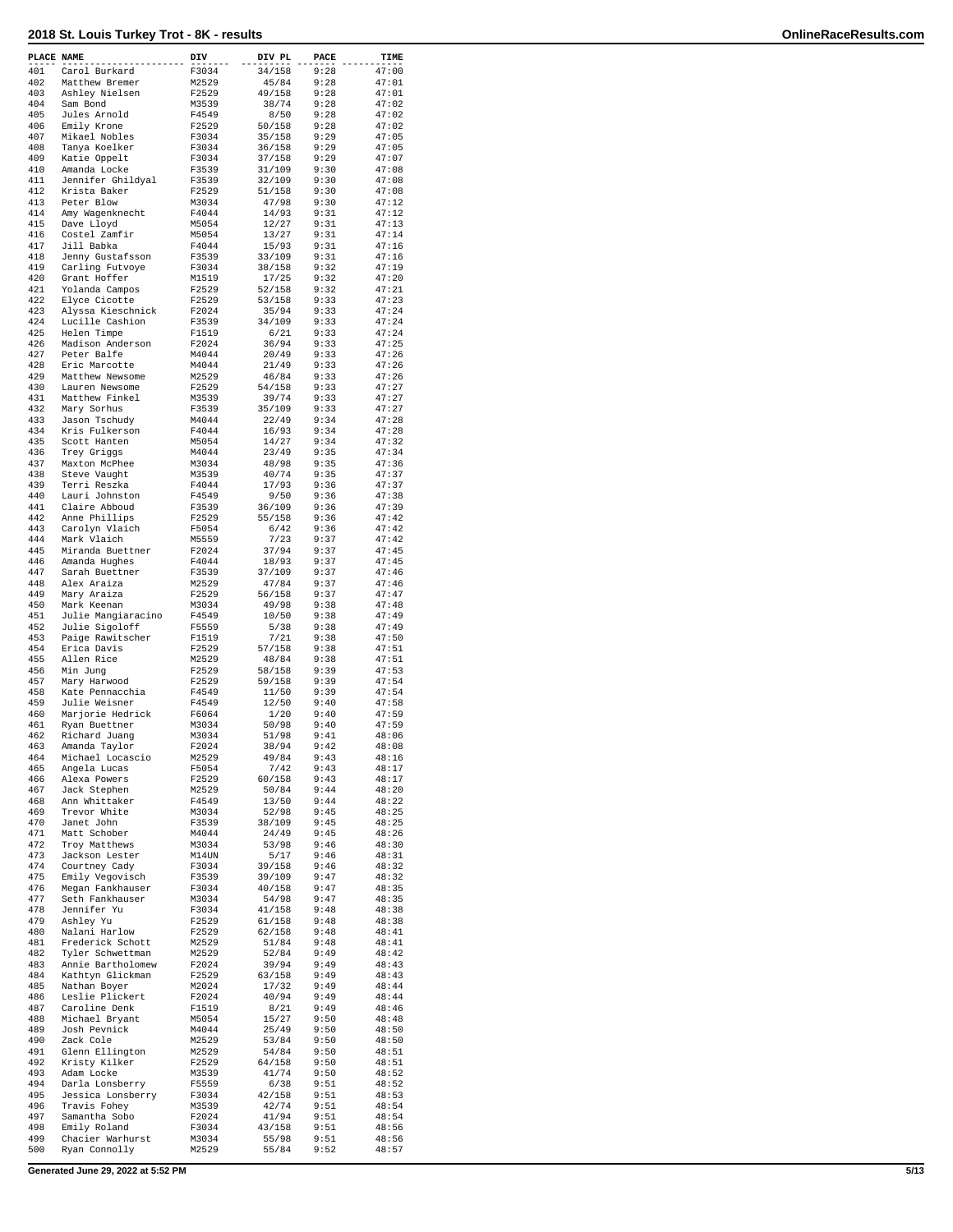| PLACE NAME |                                  | DIV            | DIV PL          | PACE           | TIME           |
|------------|----------------------------------|----------------|-----------------|----------------|----------------|
| 501        | Bryan Richter                    | M6064          | 7/20            | 9:52           | 48:59          |
| 502        | Martha Arjona                    | F4044          | 19/93           | 9:52           | 49:01          |
| 503        | Bonnie Brayshaw                  | F6064          | 2/20            | 9:53           | 49:03          |
| 504        | Michael Dunnigan                 | M3034          | 56/98           | 9:53           | 49:03          |
| 505<br>506 | Riley Derickson                  | M14UN          | 6/17            | 9:53<br>9:53   | 49:04          |
| 507        | Michael Dorris<br>Doug Wolff     | M4044<br>M4044 | 26/49<br>27/49  | 9:53           | 49:05<br>49:06 |
| 508        | Heather Wolff                    | F3539          | 40/109          | 9:53           | 49:06          |
| 509        | Kaitlyn Crutchley                | F1519          | 9/21            | 9:54           | 49:11          |
| 510        | Camille Gardner                  | F1519          | 10/21           | 9:54           | 49:11          |
| 511        | Royce Simpson                    | M2024          | 18/32           | 9:55           | 49:12          |
| 512        | Shelby Zima                      | F2024          | 42/94           | 9:55           | 49:12          |
| 513        | Sarah Black                      | F2529          | 65/158          | 9:55           | 49:13          |
| 514        | Ellen Butler                     | F3034          | 44/158          | 9:55           | 49:13          |
| 515        | Nicole Landwehr                  | F3034          | 45/158          | 9:55           | 49:14          |
| 516        | Julie Leaderbrand                | F3034          | 46/158          | 9:55           | 49:15          |
| 517<br>518 | Brian Fishman<br>Kyle Kerns      | M3539<br>M3539 | 43/74<br>44/74  | 9:55<br>9:55   | 49:15<br>49:15 |
| 519        | Joseph Varrone                   | M3034          | 57/98           | 9:56           | 49:17          |
| 520        | Maureen Mercier                  | F3034          | 47/158          | 9:56           | 49:17          |
| 521        | Renee Antalick                   | F3034          | 48/158          | 9:56           | 49:19          |
| 522        | David Antalick Jr                | M3539          | 45/74           | 9:56           | 49:19          |
| 523        | Nicole Chapple                   | F3539          | 41/109          | 9:56           | 49:19          |
| 524        | Katie Hall                       | F3034          | 49/158          | 9:56           | 49:19          |
| 525        | Stacy Edwards                    | F4044          | 20/93           | 9:56           | 49:21          |
| 526        | Emily Elam                       | F4044          | 21/93           | 9:57           | 49:22          |
| 527        | Trisha Merry                     | F2024          | 43/94           | 9:57           | 49:23          |
| 528        | Deb Koral                        | F4044          | 22/93           | 9:57           | 49:27          |
| 529<br>530 | Alison Watson                    | F3034          | 50/158<br>58/98 | 9:58<br>9:58   | 49:30<br>49:31 |
| 531        | Ryan Chaney<br>Abby Kushina      | M3034<br>F2024 | 44/94           | 9:58           | 49:31          |
| 532        | Sarah Pillen                     | F2024          | 45/94           | 9:59           | 49:32          |
| 533        | Frances Chalfant                 | F1519          | 11/21           | 9:59           | 49:34          |
| 534        | Jennifer Fisher                  | F3034          | 51/158          | 9:59           | 49:34          |
| 535        | Mike Emch                        | M4549          | 13/25           | 9:59           | 49:34          |
| 536        | Stephanie Ganachaud              | F3034          | 52/158          | 9:59           | 49:34          |
| 537        | Jehan Ganachaud                  | M2529          | 56/84           | 9:59           | 49:34          |
| 538        | Analise Donovan                  | F3034          | 53/158          | 9:59           | 49:35          |
| 539        | Elinor Evans                     | F3539          | 42/109          | 10:00          | 49:37          |
| 540        | Robin Bailey                     | F6064          | 3/20            | 10:00          | 49:39          |
| 541        | Jennifer O'Neal                  | F3539          | 43/109          | 10:00          | 49:40          |
| 542        | Steve Champion                   | M6064          | 8/20            | 10:01          | 49:44          |
| 543        | Emily Wagner                     | F2529          | 66/158          | 10:01          | 49:45          |
| 544        | Rachel King                      | F3539          | 44/109          | 10:02          | 49:49          |
| 545        | Courtney Pritchett               | F4044          | 23/93           | 10:02          | 49:50          |
| 546<br>547 | Jerry Lester                     | M5054          | 16/27           | 10:02          | 49:50          |
| 548        | Bridgette Bai<br>Adrienne Hannis | F2024<br>F3539 | 46/94<br>45/109 | 10:02<br>10:03 | 49:50<br>49:53 |
| 549        | Jackie Collins                   | F4044          | 24/93           | 10:03          | 49:54          |
| 550        | Susan Black                      | F5559          | 7/38            | 10:03          | 49:54          |
| 551        | Jeff Ortega                      | M4044          | 28/49           | 10:04          | 49:57          |
| 552        | Molly Haleblian                  | F2529          | 67/158          | 10:04          | 49:58          |
| 553        | Carrie Kalton                    | F4549          | 14/50           | 10:04          | 49:58          |
| 554        | Phyllis Smith                    | F5559          | 8/38            | 10:05          | 50:04          |
| 555        | Vananh Tran                      | F3034          | 54/158          | 10:05          | 50:05          |
| 556        | Mackenzie Hoffer                 | F2024          | 47/94           | 10:05          | 50:06          |
| 557        | Marcos Matamoros                 | M3034          | 59/98           | 10:06          | 50:08          |
| 558        | David Sherman                    | M4044          | 29/49           | 10:06          | 50:11          |
| 559        | Eugene Gallant                   | M5054          | 17/27           | 10:07          | 50:12          |
| 560        | Stephen Ryan                     | M4044          | 30/49           | 10:07<br>10:07 | 50:13          |
| 561<br>562 | Jordyn Wolf<br>Ryan Baskin       | F2024<br>M3034 | 48/94<br>60/98  | 10:07          | 50:15<br>50:15 |
| 563        | Rebecca Baskin                   | F3034          | 55/158          | 10:07          | 50:15          |
| 564        | Bart Wall                        | M4549          | 14/25           | 10:08          | 50:19          |
| 565        | Rick Kight                       | M4549          | 15/25           | 10:08          | 50:19          |
| 566        | Zachary Heilweck                 | M2024          | 19/32           | 10:08          | 50:20          |
| 567        | Andrew Taylor                    | M1519          | 18/25           | 10:08          | 50:20          |
| 568        | Sydnee Novak                     | F1519          | 12/21           | 10:08          | 50:21          |
| 569        | Carlissa Cole                    | F2529          | 68/158          | 10:09          | 50:22          |
| 570        | Wes Vega                         | M5054          | 18/27           | 10:09          | 50:22          |
| 571        | Connie Light                     | F5054          | 8/42            | 10:09          | 50:24          |
| 572        | Brian Soetaert                   | M3034          | 61/98           | 10:09          | 50:25          |
| 573<br>574 | Cassie Acton<br>Robert Smith     | F3034<br>M5054 | 56/158<br>19/27 | 10:10<br>10:11 | 50:30<br>50:34 |
| 575        | Joe Auger                        | M3034          | 62/98           | 10:12          | 50:36          |
| 576        | Jennifer Heillveck               | F5054          | 9/42            | 10:12          | 50:37          |
| 577        | Lexi Beck                        | F2529          | 69/158          | 10:12          | 50:38          |
| 578        | Brad Wright                      | M3539          | 46/74           | 10:12          | 50:38          |
| 579        | Emily Runyon                     | F3034          | 57/158          | 10:12          | 50:39          |
| 580        | Katie Wright                     | F3034          | 58/158          | 10:12          | 50:40          |
| 581        | Juliet Evans                     | F3034          | 59/158          | 10:12          | 50:40          |
| 582        | Adam Kazda                       | M2529          | 57/84           | 10:12          | 50:40          |
| 583        | Kiki Debettencourt               | F2529          | 70/158          | 10:13          | 50:45          |
| 584        | Adam Putnam                      | M2529          | 58/84           | 10:14          | 50:50          |
| 585        | Matthew Jones                    | M2024          | 20/32           | 10:14          | 50:51          |
| 586        | Carla Sartori                    | F3539          | 46/109          | 10:15          | 50:53          |
| 587        | Jorge Venta                      | M2024          | 21/32           | 10:15          | 50:54          |
| 588<br>589 | Alanna Kerstein<br>Eric Evans    | F2024          | 49/94           | 10:15          | 50:55          |
| 590        | Francisco Venta                  | M6569<br>M2529 | 1/2<br>59/84    | 10:15<br>10:15 | 50:55<br>50:55 |
| 591        | Nick Bomar                       | M2529          | 60/84           | 10:16          | 50:57          |
| 592        | Michael Amendola                 | M3034          | 63/98           | 10:16          | 50:58          |
| 593        | Devin Destefano                  | M4549          | 16/25           | 10:17          | 51:02          |
| 594        | Matt Fishering                   | M3539          | 47/74           | 10:17          | 51:02          |
| 595        | Michelle Gillmann                | F3034          | 60/158          | 10:17          | 51:06          |
| 596        | Stephanie Coen                   | F3034          | 61/158          | 10:18          | 51:08          |
| 597        | Jeff Ward                        | M4549          | 17/25           | 10:18          | 51:09          |
| 598        | Naomi Grisham                    | F4549          | 15/50           | 10:19          | 51:15          |
| 599        | Melissa Boulanger                | F3539          | 47/109          | 10:20          | 51:16          |
| 600        | Rachel Campbell                  | F2529          | 71/158          | 10:22          | 51:29          |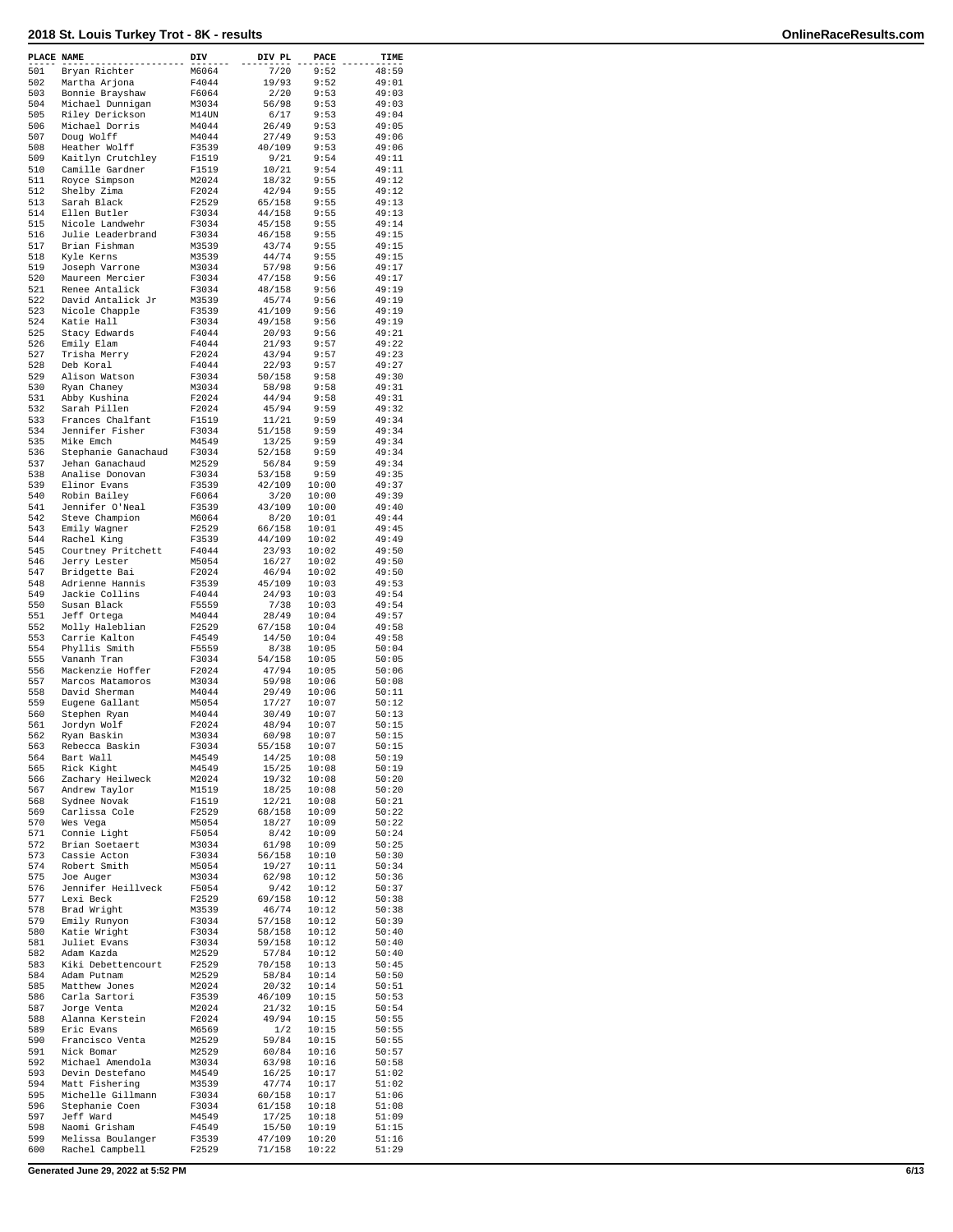| PLACE NAME |                                                  | DIV            | DIV PL           | PACE           | TIME           |
|------------|--------------------------------------------------|----------------|------------------|----------------|----------------|
| 601        | Sarah Campbell                                   | F2024          | 50/94            | 10:22          | 51:29          |
| 602        | Ashley Klunk                                     | F3034          | 62/158           | 10:22          | 51:31          |
| 603<br>604 | Jennifer Cordell-Wheel F3034<br>Joseph Wheeler   | M3034          | 63/158<br>64/98  | 10:23<br>10:23 | 51:32<br>51:32 |
| 605        | Nathan Osbun                                     | M3539          | 48/74            | 10:23          | 51:35          |
| 606        | Sherri Ardekani                                  | F4044          | 25/93            | 10:23          | 51:35          |
| 607        | Kara Walter                                      | F3034          | 64/158           | 10:23          | 51:36          |
| 608<br>609 | Alexandra Schatz<br>Liliana Salazar Hernan F4549 | F3539          | 48/109           | 10:24          | 51:36          |
| 610        | Aimee Keener                                     | F3034          | 16/50<br>65/158  | 10:24<br>10:24 | 51:38<br>51:39 |
| 611        | Thomas Hardiman                                  | M3034          | 65/98            | 10:24          | 51:40          |
| 612        | Rudy Hayes                                       | M2529          | 61/84            | 10:24          | 51:41          |
| 613        | Conni Brandt                                     | F5054          | 10/42            | 10:25          | 51:43          |
| 614<br>615 | Katherine McCaffrey<br>Lisa Delorenzo            | F2024<br>F5054 | 51/94<br>11/42   | 10:26<br>10:26 | 51:47<br>51:47 |
| 616        | Sri Meghana Konda                                | F2529          | 72/158           | 10:27          | 51:54          |
| 617        | Steve Rowden                                     | M4044          | 31/49            | 10:28          | 51:57          |
| 618        | Kari Rezac                                       | F2529          | 73/158           | 10:28          | 51:59          |
| 619        | Ian Bertschausen                                 | M2529          | 62/84            | 10:28          | 51:59          |
| 620<br>621 | Isabel Destefano<br>Allie Fishering              | F1519<br>F14UN | 13/21<br>5/10    | 10:29<br>10:29 | 52:02<br>52:02 |
| 622        | Wayne Nappe                                      | M6064          | 9/20             | 10:29          | 52:03          |
| 623        | Jamie Vincent                                    | F4044          | 26/93            | 10:30          | 52:07          |
| 624        | Rachael Moebes                                   | F3539          | 49/109           | 10:30          | 52:10          |
| 625<br>626 | William Rehder<br>Carolina Basto                 | M6064<br>F3034 | 10/20<br>66/158  | 10:31<br>10:32 | 52:13<br>52:18 |
| 627        | Beth Moe                                         | F5559          | 9/38             | 10:32          | 52:19          |
| 628        | Jennifer Ward                                    | F4549          | 17/50            | 10:33          | 52:22          |
| 629        | Ryan Dunn                                        | M3539          | 49/74            | 10:33          | 52:23          |
| 630<br>631 | Christine Mayer<br>Brittany Bell                 | F3034<br>F3034 | 67/158<br>68/158 | 10:33<br>10:34 | 52:24<br>52:26 |
| 632        | Ashley Bell                                      | F3539          | 50/109           | 10:34          | 52:26          |
| 633        | Lindly Lam                                       | F3539          | 51/109           | 10:34          | 52:27          |
| 634        | Clare Auger                                      | F3034          | 69/158           | 10:34          | 52:28          |
| 635        | Laura Munoz                                      | F4044          | 27/93            | 10:34          | 52:30          |
| 636<br>637 | Nicho Mangiore<br>Peter Brown                    | M2529<br>M5559 | 63/84<br>8/23    | 10:35<br>10:35 | 52:34<br>52:34 |
| 638        | Christopher Watson                               | M2529          | 64/84            | 10:35          | 52:34          |
| 639        | Anna Marshall                                    | F2024          | 52/94            | 10:35          | 52:34          |
| 640        | Tara Davis                                       | F5054          | 12/42            | 10:35          | 52:35          |
| 641        | Shannon Guzman                                   | F3539          | 52/109           | 10:36          | 52:36          |
| 642<br>643 | Jessica Demille<br>Kirsten Kocyan                | F2529<br>F3034 | 74/158<br>70/158 | 10:36<br>10:36 | 52:38<br>52:38 |
| 644        | Tamarah Brownlee                                 | F4549          | 18/50            | 10:36          | 52:40          |
| 645        | Kathryn Knoop                                    | F3034          | 71/158           | 10:37          | 52:41          |
| 646        | Kimberly Berry                                   | F4044          | 28/93            | 10:37          | 52:42          |
| 647<br>648 | Kim Jones<br>Maureen Destefano                   | F4044<br>F4549 | 29/93<br>19/50   | 10:37<br>10:39 | 52:45<br>52:54 |
| 649        | Wendy Sullivan                                   | F6064          | 4/20             | 10:39          | 52:55          |
| 650        | Corey Elliott                                    | M4044          | 32/49            | 10:41          | 53:02          |
| 651        | Nini Quartetti                                   | F5559          | 10/38            | 10:41          | 53:03          |
| 652        | Aimee Smith                                      | F2529          | 75/158           | 10:41          | 53:04          |
| 653<br>654 | Tim Ritts<br>Anna Mroz                           | M2529<br>F2529 | 65/84<br>76/158  | 10:41<br>10:42 | 53:04<br>53:06 |
| 655        | Colton Morrison                                  | M3034          | 66/98            | 10:42          | 53:07          |
| 656        | Carlee Hill                                      | F3034          | 72/158           | 10:42          | 53:07          |
| 657        | Amy Carnes                                       | F4549          | 20/50            | 10:42          | 53:07          |
| 658<br>659 | Nicole Hughes<br>Robert Lorinc                   | F4044<br>M4044 | 30/93<br>33/49   | 10:43<br>10:43 | 53:11<br>53:13 |
| 660        | Wesley Buchek                                    | M3539          | 50/74            | 10:43          | 53:13          |
| 661        | Mary Simpson                                     | F3034          | 73/158           | 10:44          | 53:16          |
| 662        | Denise Klein                                     | F5054          | 13/42            | 10:44          | 53:17          |
| 663<br>664 | Mario Camere<br>Lorena Sierra                    | M3034<br>F2529 | 67/98<br>77/158  | 10:45<br>10:46 | 53:25<br>53:26 |
| 665        | Micaela Brauch                                   | F2529          | 78/158           | 10:46          | 53:27          |
| 666        | Jenny McPhee                                     | F3034          | 74/158           | 10:47          | 53:34          |
| 667        | Allie Weinstein                                  | F2529          | 79/158           | 10:47          | 53:34          |
| 668        | Roger Bertschausen                               | M5559<br>M5559 | 9/23             | 10:47          | 53:34          |
| 669<br>670 | Patrick McCruden<br>Angela Barco                 | F2024          | 10/23<br>53/94   | 10:47<br>10:48 | 53:35<br>53:36 |
| 671        | Timothy Matson                                   | M5559          | 11/23            | 10:48          | 53:37          |
| 672        | Megan Doerhoff                                   | F2024          | 54/94            | 10:48          | 53:37          |
| 673        | Lisa Mulligan                                    | F3034          | 75/158           | 10:48          | 53:38          |
| 674<br>675 | Christy Marshall<br>Sarah Buchheit               | F4549<br>F3539 | 21/50<br>53/109  | 10:48<br>10:48 | 53:38<br>53:38 |
| 676        | Sandy Koesterer                                  | F5559          | 11/38            | 10:48          | 53:40          |
| 677        | Kim Doerhoff                                     | F2529          | 80/158           | 10:49          | 53:40          |
| 678        | Anna Devero                                      | F3034          | 76/158           | 10:49          | 53:41          |
| 679<br>680 | Jordan Lake<br>Terrilyn Lanton                   | M3034<br>F4549 | 68/98<br>22/50   | 10:49<br>10:49 | 53:42<br>53:43 |
| 681        | Laura Lloyd                                      | F2024          | 55/94            | 10:49          | 53:43          |
| 682        | Lucas Derickson                                  | M14UN          | 7/17             | 10:49          | 53:43          |
| 683        | Niki Tebbe                                       | F4549          | 23/50            | 10:50          | 53:45          |
| 684        | Stacy Hickman                                    | F4044          | 31/93            | 10:50          | 53:47          |
| 685<br>686 | Leslie Schwab<br>Blair Schwab                    | F3539<br>F3034 | 54/109<br>77/158 | 10:50<br>10:50 | 53:47<br>53:48 |
| 687        | Margaret Meyerkord                               | F4549          | 24/50            | 10:51          | 53:50          |
| 688        | Tina Sitton                                      | F4044          | 32/93            | 10:51          | 53:52          |
| 689        | Elizabeth Derickson                              | F3034          | 78/158           | 10:51          | 53:52          |
| 690        | Brian Derickson                                  | M3034          | 69/98            | 10:51          | 53:52          |
| 691<br>692 | Jami Richter<br>Michael Speca                    | F4044<br>M3539 | 33/93<br>51/74   | 10:52<br>10:52 | 53:55<br>53:56 |
| 693        | Patty Vogt                                       | F5054          | 14/42            | 10:52          | 53:57          |
| 694        | Danielle Nygaard                                 | F3034          | 79/158           | 10:52          | 53:59          |
| 695        | Vanessa Kamp                                     | F3034          | 80/158           | 10:52          | 54:00          |
| 696<br>697 | Julia Sprague<br>Kayla Bell                      | F3034<br>F2529 | 81/158<br>81/158 | 10:53<br>10:54 | 54:04<br>54:06 |
| 698        | Colleen Joyce                                    | F4044          | 34/93            | 10:54          | 54:09          |
| 699        | Lisa Roberts                                     | F4044          | 35/93            | 10:54          | 54:09          |
| 700        | Eve Colson                                       | F5559          | 12/38            | 10:55          | 54:11          |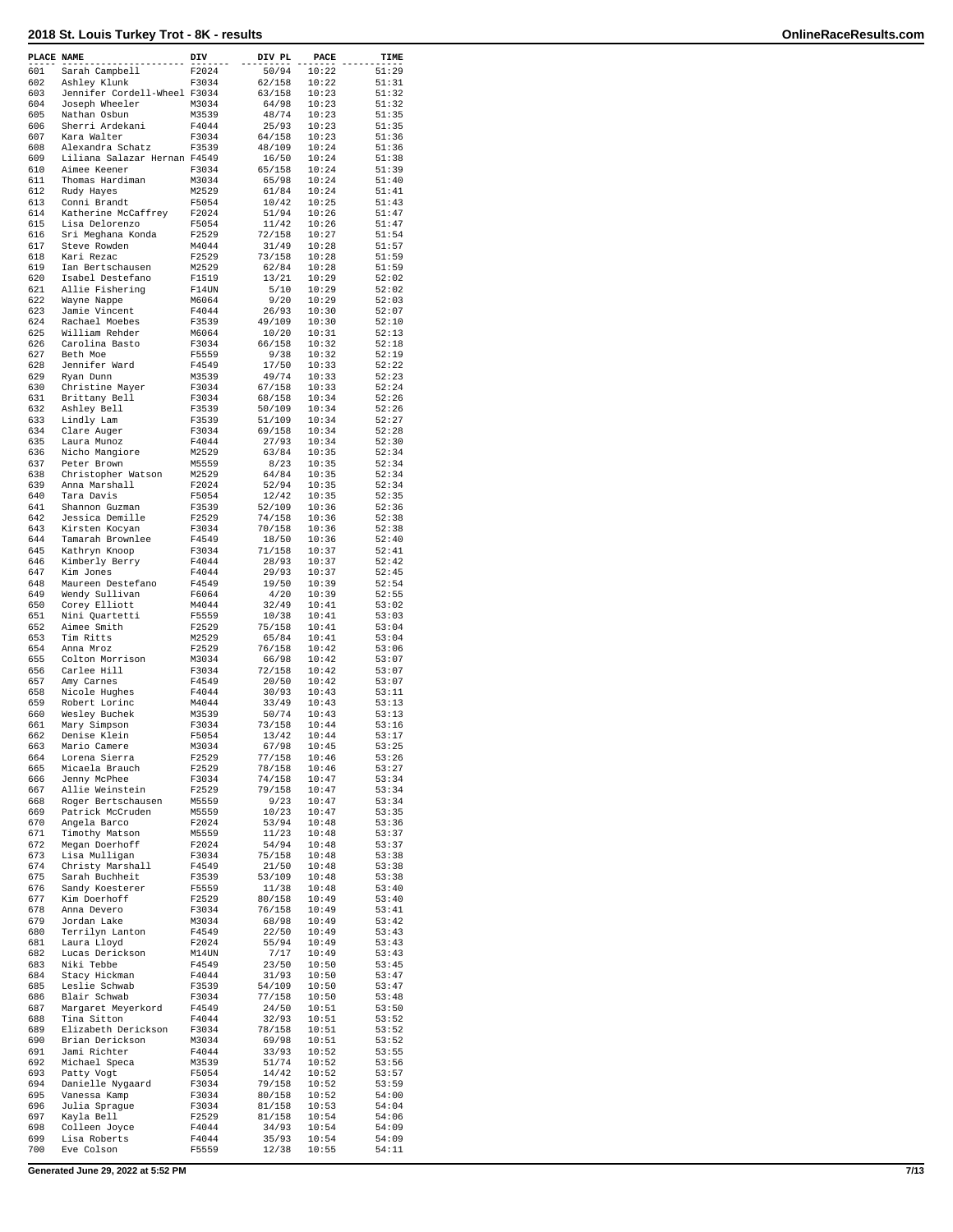| PLACE NAME |                                      | DIV            | DIV PL            | PACE           | TIME           |
|------------|--------------------------------------|----------------|-------------------|----------------|----------------|
| 701        | Katelin White                        | F2529          | 82/158            | 10:55          | 54:12          |
| 702<br>703 | Stina Thakor<br>Meredith Kendall     | F3034<br>F3034 | 82/158<br>83/158  | 10:55<br>10:55 | 54:13<br>54:14 |
| 704        | Dave Bartholomew                     | M5559          | 12/23             | 10:56          | 54:17          |
| 705        | Jennifer Cleary                      | F2529          | 83/158            | 10:56          | 54:18          |
| 706        | Ian Roll                             | M4044          | 34/49             | 10:56          | 54:20          |
| 707        | Patrick Smith                        | M5559          | 13/23             | 10:58          | 54:27          |
| 708<br>709 | Linda Leonhard<br>Andrew Poetz       | F2024<br>M1519 | 56/94<br>19/25    | 10:58<br>10:58 | 54:27<br>54:28 |
| 710        | Lisa Waeltermann                     | F4549          | 25/50             | 10:59          | 54:32          |
| 711        | Stephanie Williamson                 | F4044          | 36/93             | 10:59          | 54:33          |
| 712        | Pamela Gordon                        | F6569          | 1/4               | 10:59          | 54:34          |
| 713<br>714 | Shaun Scheffer                       | M3539          | 52/74             | 11:00          | 54:37<br>54:41 |
| 715        | Jolene Taaffe<br>Andrea Degener      | F4044<br>F3034 | 37/93<br>84/158   | 11:01<br>11:01 | 54:41          |
| 716        | Sidney Williams                      | F3034          | 85/158            | 11:01          | 54:43          |
| 717        | Marlo Lamb                           | F4549          | 26/50             | 11:01          | 54:43          |
| 718<br>719 | Amanda Roedel                        | F3034          | 86/158            | 11:01          | 54:43          |
| 720        | Ruth Ogilvie<br>Jeremy Klaven        | F3539<br>M3539 | 55/109<br>53/74   | 11:01<br>11:03 | 54:44<br>54:54 |
| 721        | Carla Lambrecht                      | F5559          | 13/38             | 11:03          | 54:54          |
| 722        | Hailey Henschen                      | F1519          | 14/21             | 11:04          | 54:56          |
| 723        | Stacie Scott                         | F4044          | 38/93             | 11:04          | 54:59          |
| 724<br>725 | John Bick<br>Brittany Hunter         | M4044<br>F3034 | 35/49<br>87/158   | 11:05<br>11:05 | 55:02<br>55:04 |
| 726        | Christopher Babb                     | M2024          | 22/32             | 11:05          | 55:04          |
| 727        | Lori O'Blennis                       | F4044          | 39/93             | 11:06          | 55:07          |
| 728        | Elizabeth Block                      | F3539          | 56/109            | 11:06          | 55:08          |
| 729<br>730 | Anjeliqua Franks<br>Kristopher Doerr | F2024<br>M3539 | 57/94<br>54/74    | 11:07<br>11:07 | 55:10<br>55:10 |
| 731        | Katina Green                         | F4549          | 27/50             | 11:07          | 55:11          |
| 732        | Michelle Brueggemann                 | F3539          | 57/109            | 11:07          | 55:11          |
| 733        | Bea Doerr                            | F3539          | 58/109            | 11:07          | 55:11          |
| 734        | Roya Molloy                          | F4044          | 40/93             | 11:07          | 55:14          |
| 735<br>736 | Laura Clements<br>Mark Potter        | F3539<br>M4549 | 59/109<br>18/25   | 11:07<br>11:08 | 55:14<br>55:16 |
| 737        | Allison Hoffman                      | F3034          | 88/158            | 11:08          | 55:19          |
| 738        | Mary Power                           | F5054          | 15/42             | 11:09          | 55:22          |
| 739        | Thomas Taylor                        | M4044          | 36/49             | 11:10          | 55:29          |
| 740<br>741 | Eileen Gillespie<br>Madeline Yochum  | F2529<br>F2529 | 84/158<br>85/158  | 11:11<br>11:12 | 55:34<br>55:35 |
| 742        | Aurelia Gillespie                    | F2024          | 58/94             | 11:12          | 55:35          |
| 743        | Ryan Campbell                        | M3539          | 55/74             | 11:12          | 55:36          |
| 744        | Melanie Smith                        | F3539          | 60/109            | 11:12          | 55:36          |
| 745<br>746 | Sarah Scrum<br>Jenna Donaldson       | F2024<br>F3034 | 59/94<br>89/158   | 11:12<br>11:12 | 55:37<br>55:38 |
| 747        | Tamara Searle                        | F2529          | 86/158            | 11:12          | 55:39          |
| 748        | Megan Moore                          | F3034          | 90/158            | 11:13          | 55:40          |
| 749        | Gabrielle Broadway                   | F2529          | 87/158            | 11:13          | 55:41          |
| 750<br>751 | Olivia Nance<br>Amanda Yunker        | F2529<br>F2024 | 88/158<br>60/94   | 11:13<br>11:13 | 55:42<br>55:42 |
| 752        | Anne Yannakakis                      | F5559          | 14/38             | 11:13          | 55:42          |
| 753        | Lauren Sieczko                       | F2529          | 89/158            | 11:13          | 55:42          |
| 754        | Chloe Cole                           | F2529          | 90/158            | 11:13          | 55:43          |
| 755<br>756 | Blair Saeks                          | F3034          | 91/158<br>70/98   | 11:13<br>11:13 | 55:43          |
| 757        | Kurt Yunker<br>Kathy Holleman        | M3034<br>F6064 | 5/20              | 11:13          | 55:43<br>55:44 |
| 758        | Kelsey Cripe                         | F2529          | 91/158            | 11:14          | 55:44          |
| 759        | Molly Dempsey                        | F3034          | 92/158            | 11:14          | 55:46          |
| 760<br>761 | Chris Lehmuth<br>Meredith Smith      | M3539<br>F5559 | 56/74<br>15/38    | 11:14<br>11:14 | 55:46<br>55:49 |
| 762        | Erica Evans                          | F2529          | 92/158            | 11:15          | 55:54          |
| 763        | Candace Siebert                      | F3034          | 93/158            | 11:17          | 56:01          |
| 764        | Kari Burch                           | F2529          | 93/158            | 11:18          | 56:04          |
| 765<br>766 | Megan Vaninger                       | F2529          | 94/158            | 11:18          | 56:05<br>56:07 |
| 767        | Ahren Jetensky<br>Sarah Hehmeyer     | M4044<br>F2529 | 37/49<br>95/158   | 11:18<br>11:19 | 56:09          |
| 768        | Erik Gonder                          | M2529          | 66/84             | 11:19          | 56:10          |
| 769        | Rachel Guthrie                       | F2529          | 96/158            | 11:19          | 56:14          |
| 770        | Jenna Sommer                         | F2529          | 97/158            | 11:20          | 56:15          |
| 771<br>772 | Julie Baskin<br>Lee Durrell          | F5054<br>M3034 | 16/42<br>71/98    | 11:20<br>11:20 | 56:15<br>56:18 |
| 773        | Grayson Smith                        | M2024          | 23/32             | 11:21          | 56:21          |
| 774        | Andrea Moore                         | F3034          | 94/158            | 11:21          | 56:23          |
| 775        | Nicole Kovaluk                       | F3034          | 95/158            | 11:21          | 56:23          |
| 776<br>777 | Jeanne Klingler<br>Ryan Hux          | F6569<br>M3539 | 2/4<br>57/74      | 11:22<br>11:22 | 56:25<br>56:27 |
| 778        | Ryan Williams                        | M4044          | 38/49             | 11:22          | 56:28          |
| 779        | Meghan Kilker                        | F2529          | 98/158            | 11:22          | 56:28          |
| 780        | Cathy Casey                          | F2529          | 99/158            | 11:22          | 56:29          |
| 781<br>782 | Patrick Jostrand<br>Lexie Jostrand   | M6064<br>F2024 | 11/20<br>61/94    | 11:23<br>11:23 | 56:29<br>56:29 |
| 783        | Claire Ames                          | F1519          | 15/21             | 11:23          | 56:30          |
| 784        | Tammy Ames                           | F4549          | 28/50             | 11:23          | 56:31          |
| 785        | Allie Schweitzer                     | F2529          | 100/158           | 11:23          | 56:31          |
| 786<br>787 | Christiane Moe<br>Gail Haas          | F2024          | 62/94<br>61/109   | 11:23<br>11:23 | 56:32          |
| 788        | Jenna Klein                          | F3539<br>F3034 | 96/158            | 11:23          | 56:32<br>56:33 |
| 789        | Mallory Freeman                      | F3034          | 97/158            | 11:24          | 56:35          |
| 790        | Brittany Hoelscher                   | F3034          | 98/158            | 11:24          | 56:36          |
| 791        | Kesiah Patterson                     | F4044          | 41/93             | 11:24          | 56:38          |
| 792<br>793 | Kellan Dolby<br>Amy Bedgio           | F2529<br>F3034 | 101/158<br>99/158 | 11:26<br>11:26 | 56:45<br>56:45 |
| 794        | Teresa Vaught                        | F4044          | 42/93             | 11:26          | 56:46          |
| 795        | Kelsey Schmidt                       | F3034          | 100/158           | 11:26          | 56:46          |
| 796        | Scott Benson                         | M5559          | 14/23             | 11:26          | 56:49          |
| 797<br>798 | Jessica Matson<br>Kyle Schraier      | F1519<br>M2529 | 16/21<br>67/84    | 11:26<br>11:27 | 56:49<br>56:53 |
| 799        | Quinn Reynolds                       | M14UN          | 8/17              | 11:28          | 56:57          |
| 800        | Liam Rutledge                        | M14UN          | 9/17              | 11:28          | 56:57          |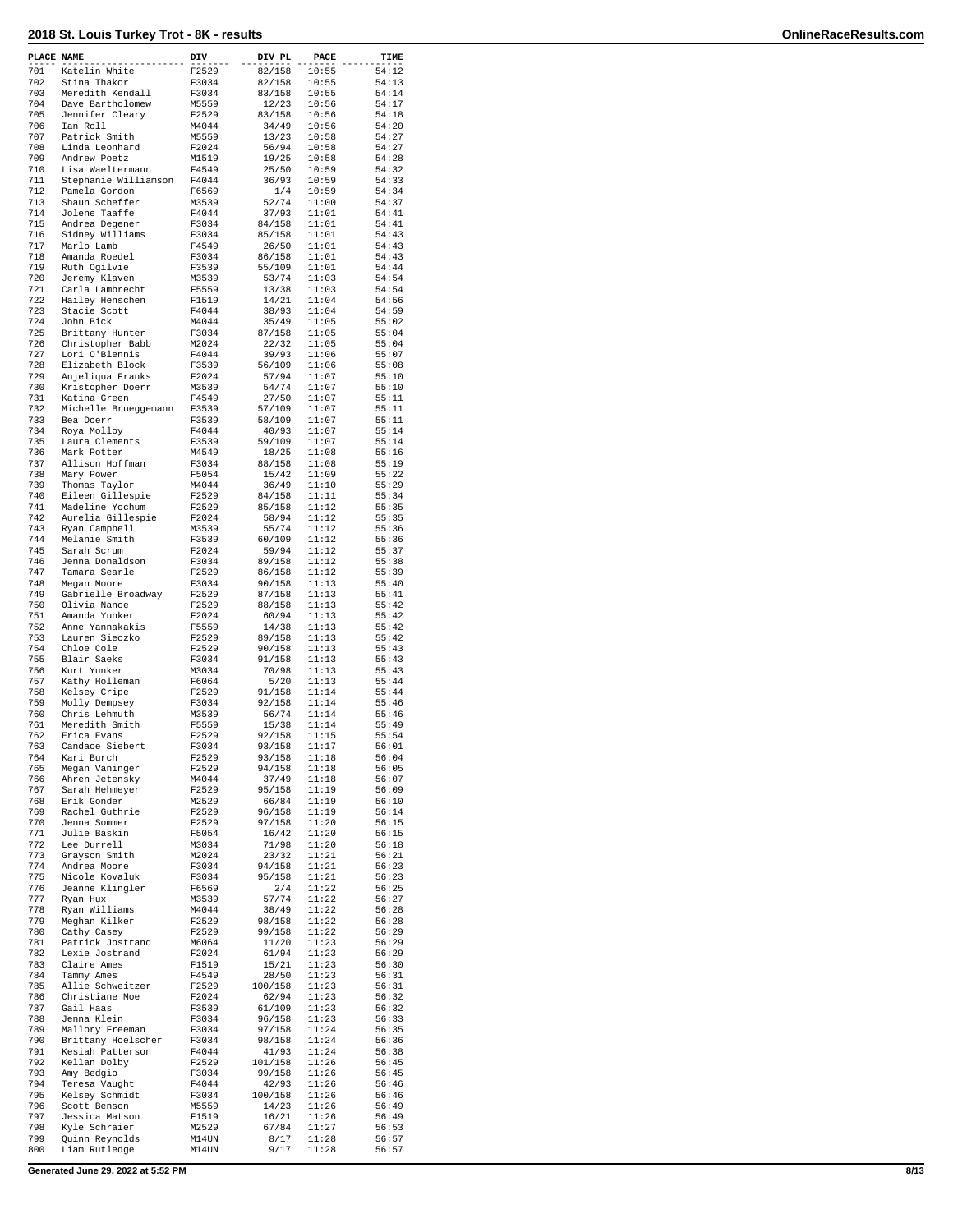| PLACE NAME |                                      | DIV            | DIV PL             | PACE           | TIME               |
|------------|--------------------------------------|----------------|--------------------|----------------|--------------------|
| 801        | Julie Horst                          | F3539          | 62/109             | 11:29          | 57:03              |
| 802        | Kerri Champion                       | F6064          | 6/20               | 11:29          | 57:03              |
| 803<br>804 | Erin Dunnigan<br>Noa Matson          | F3034<br>F2529 | 101/158<br>102/158 | 11:29<br>11:30 | 57:03<br>57:04     |
| 805        | Jason Davis                          | M3034          | 72/98              | 11:30          | 57:05              |
| 806        | Alex Lambrecht                       | F2024          | 63/94              | 11:30          | 57:07              |
| 807        | Susan Hesse                          | F5559          | 16/38              | 11:31          | 57:11              |
| 808        | Christine Knobbe                     | F3539          | 63/109             | 11:31          | 57:12              |
| 809        | Jessica Pudivitr                     | F2529          | 103/158            | 11:31          | 57:13              |
| 810        | John Navin                           | M2529          | 68/84              | 11:31          | 57:14              |
| 811<br>812 | Lisa Evans<br>Theneshia Glaze        | F6064<br>F4044 | 7/20<br>43/93      | 11:32<br>11:32 | 57:16<br>57:16     |
| 813        | Nicole Keller                        | F4044          | 44/93              | 11:32          | 57:17              |
| 814        | Ayana Jackson                        | F4044          | 45/93              | 11:32          | 57:18              |
| 815        | Rodney Jackson                       | M4549          | 19/25              | 11:32          | 57:19              |
| 816        | Lauren Kight                         | F2024          | 64/94              | 11:33          | 57:21              |
| 817        | Benjamin Schwab                      | M2529          | 69/84<br>24/32     | 11:33          | 57:22              |
| 818<br>819 | Herbert Borek<br>Amy Schmidt         | M2024<br>F3034 | 102/158            | 11:33<br>11:35 | 57:23<br>57:29     |
| 820        | Susan Burch                          | F4044          | 46/93              | 11:35          | 57:30              |
| 821        | Amy Ogle                             | F2529          | 104/158            | 11:35          | 57:30              |
| 822        | Jillian Wilmas                       | F2529          | 105/158            | 11:35          | 57:31              |
| 823        | Laurie Moore                         | F4549          | 29/50              | 11:35          | 57:33              |
| 824        | Kevin Arendt                         | M3034          | 73/98              | 11:35          | 57:33              |
| 825<br>826 | Laura Potter<br>Kailey Garner        | F3539<br>F2529 | 64/109<br>106/158  | 11:36<br>11:36 | 57:35<br>57:35     |
| 827        | Jacob Buhrman                        | M3034          | 74/98              | 11:36          | 57:36              |
| 828        | Kyla Schraier                        | F3034          | 103/158            | 11:36          | 57:37              |
| 829        | Lauren Potje                         | F2024          | 65/94              | 11:39          | 57:49              |
| 830        | Jen Keutzer                          | F4044          | 47/93              | 11:40          | 57:54              |
| 831        | Aj Ford                              | M5054          | 20/27              | 11:40          | 57:55              |
| 832<br>833 | Shamus Keeler<br>Julie Fox           | M3539<br>F3034 | 58/74<br>104/158   | 11:41<br>11:41 | 58:02<br>58:02     |
| 834        | Katie Noonan                         | F3539          | 65/109             | 11:42          | 58:04              |
| 835        | Maureen Benson                       | F5054          | 17/42              | 11:42          | 58:06              |
| 836        | Sheila Nurczyk                       | F4549          | 30/50              | 11:42          | 58:06              |
| 837        | Kelley Chester                       | F4044          | 48/93              | 11:43          | 58:10              |
| 838        | Patricia Landwehr                    | F5559          | 17/38              | 11:43          | 58:11              |
| 839        | Darcy Denner                         | F3539          | 66/109             | 11:43          | 58:11              |
| 840<br>841 | Alexis Long<br>Adam Shalapin         | F3034<br>M3034 | 105/158<br>75/98   | 11:43<br>11:44 | 58:12<br>58:17     |
| 842        | Meghan Shalapin                      | F3034          | 106/158            | 11:44          | 58:17              |
| 843        | Ryan Cox                             | M3034          | 76/98              | 11:44          | 58:18              |
| 844        | Bobbie Jo Cox                        | F3034          | 107/158            | 11:44          | 58:18              |
| 845        | Kate Nierman                         | F3034          | 108/158            | 11:44          | 58:18              |
| 846        | Justin Cox                           | M3539          | 59/74              | 11:45          | 58:19              |
| 847<br>848 | Theresa McCruden<br>Trish Wessbecker | F2024<br>F4044 | 66/94<br>49/93     | 11:45<br>11:46 | 58:21<br>58:26     |
| 849        | James Geissler                       | M4044          | 39/49              | 11:46          | 58:27              |
| 850        | Tyler Schenk                         | M2529          | 70/84              | 11:46          | 58:28              |
| 851        | Stacey Johnson                       | F3034          | 109/158            | 11:46          | 58:28              |
| 852        | Julia Beardon                        | F5054          | 18/42              | 11:47          | 58:28              |
| 853        | Catherine Okeeffe                    | F3539          | 67/109             | 11:49          | 58:41              |
| 854<br>855 | Molly Stoops<br>Shannon Lee          | F2529<br>F2529 | 107/158<br>108/158 | 11:49<br>11:50 | 58:43<br>58:44     |
| 856        | Brett Zinter                         | M3539          | 60/74              | 11:50          | 58:46              |
| 857        | Liia Talvet                          | F4044          | 50/93              | 11:50          | 58:46              |
| 858        | Lyndsey McGilvray                    | F2529          | 109/158            | 11:50          | 58:46              |
| 859        | Daniel Profumo                       | M2529          | 71/84              | 11:50          | 58:47              |
| 860<br>861 | Natalie Bram                         | F2529          | 110/158            | 11:50          | 58:48              |
| 862        | Alicia Gero<br>Kelly Brueggemann     | F2529<br>F3539 | 111/158<br>68/109  | 11:51<br>11:51 | 58:48<br>58:49     |
| 863        | Becky Dubbs                          | F3539          | 69/109             | 11:51          | 58:50              |
| 864        | Keith Hancock                        | M3539          | 61/74              | 11:51          | 58:52              |
| 865        | Olivia Hancock                       | F3539          | 70/109             | 11:51          | 58:53              |
| 866        | Jean Fidoneschroder                  | F5559          | 18/38              | 11:52          | 58:56              |
| 867        | Zachary Boleyn                       | M3034          | 77/98              | 11:52          | 58:57              |
| 868<br>869 | William Howard<br>Cari Wohlrabe      | M5559<br>F4044 | 15/23<br>51/93     | 11:52<br>11:53 | 58:57<br>59:03     |
| 870        | Mike Eagen                           | M6064          | 12/20              | 11:54          | 59:06              |
| 871        | Chris Eagen                          | F6064          | 8/20               | 11:54          | 59:07              |
| 872        | Rebecca Diekemper                    | F4044          | 52/93              | 11:55          | 59:09              |
| 873        | Amanda Woollard                      | F3539          | 71/109             | 11:55          | 59:09              |
| 874<br>875 | Michael Lombardo<br>William Dejesus  | M2529<br>M4549 | 72/84              | 11:55<br>11:56 | 59:11<br>59:15     |
| 876        | Dan Jennings                         | M5054          | 20/25<br>21/27     | 11:56          | 59:15              |
| 877        | Adreon Morgan                        | F2529          | 112/158            | 11:56          | 59:17              |
| 878        | Linda Morgan                         | F6064          | 9/20               | 11:56          | 59:17              |
| 879        | Christopher Vancleave                | M2024          | 25/32              | 11:57          | 59:19              |
| 880        | Roz Canady                           | F4044          | 53/93              | 11:57          | 59:20              |
| 881        | Allison Pyatt                        | F5054          | 19/42              | 11:58          | 59:23              |
| 882<br>883 | Richard Lynch<br>Ashley Flieg        | M4549<br>F2529 | 21/25<br>113/158   | 11:58<br>11:58 | 59:27<br>59:28     |
| 884        | Debbie Mertens                       | F5054          | 20/42              | 11:58          | 59:28              |
| 885        | Chelsey Flieg                        | F2024          | 67/94              | 11:59          | 59:28              |
| 886        | Jay Pickett                          | M6064          | 13/20              | 12:00          | 59:34              |
| 887        | Kaliana Chrisman                     | F2024          | 68/94              | 12:00          | 59:36              |
| 888        | Robert Dinucci                       | M3034          | 78/98              | 12:00          | 59:36              |
| 889<br>890 | Christopher Edwards<br>Jill Taylor   | M1519<br>F4044 | 20/25<br>54/93     | 12:01<br>12:02 | 59:39<br>59:43     |
| 891        | Ryan Riley                           | M3034          | 79/98              | 12:02          | 59:46              |
| 892        | Melissa Slatton                      | F4044          | 55/93              | 12:03          | 59:49              |
| 893        | Abby Elledge                         | F2529          | 114/158            | 12:03          | 59:50              |
| 894        | Brooke Johnson                       | F2529          | 115/158            | 12:04          | 59:56              |
| 895        | Abigail Reilly                       | F2024          | 69/94              | 12:05          | 1:00:01            |
| 896<br>897 | Abigail Stutz<br>Laquita Ogle        | F2024<br>F5559 | 70/94<br>19/38     | 12:05<br>12:06 | 1:00:01<br>1:00:03 |
| 898        | Angela Wichmann                      | F4044          | 56/93              | 12:06          | 1:00:07            |
| 899        | Pamela Gordon                        | F4549          | 31/50              | 12:07          | 1:00:11            |
| 900        | Mark Lafargue                        | M4044          | 40/49              | 12:08          | 1:00:13            |

**Generated June 29, 2022 at 5:52 PM 9/13**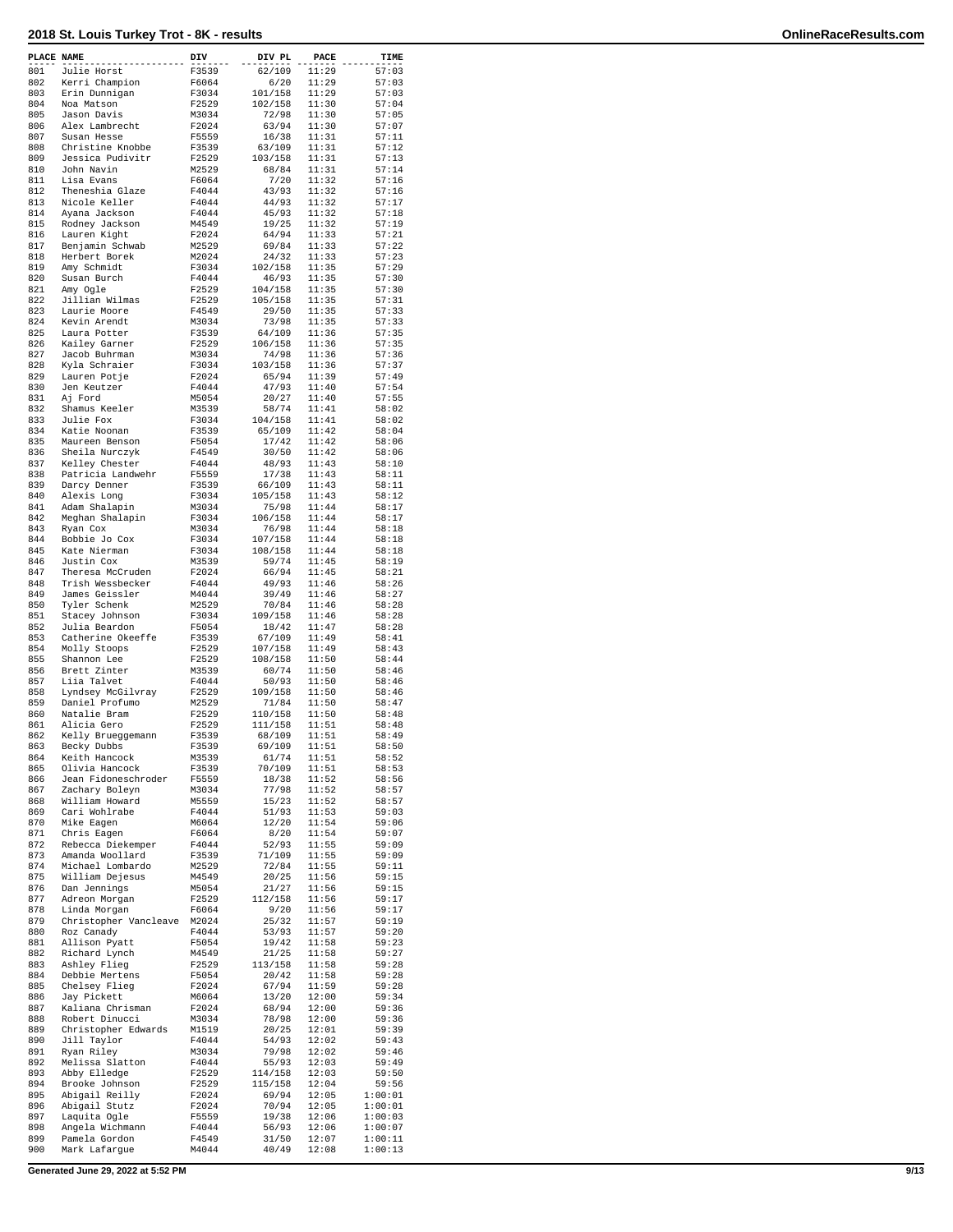| PLACE NAME |                     | DIV   | DIV PL  | PACE  | TIME    |
|------------|---------------------|-------|---------|-------|---------|
| 901        | Carly Beck          | F2024 | 71/94   | 12:10 | 1:00:23 |
| 902        | Angie Sabo          | F5054 | 21/42   | 12:10 | 1:00:24 |
| 903        | Jerry Neubauer      | M6064 | 14/20   | 12:11 | 1:00:30 |
| 904        | Sharon Webb         | F70UP | 1/1     | 12:11 | 1:00:31 |
|            |                     |       |         |       |         |
| 905        | Barbara Saeks       | F6569 | 3/4     | 12:12 | 1:00:35 |
| 906        | James Robinson      | M6064 | 15/20   | 12:14 | 1:00:44 |
| 907        | Marika Smith        | F2024 | 72/94   | 12:15 | 1:00:49 |
| 908        | Shannon Stewart     | F2529 | 116/158 | 12:15 | 1:00:49 |
| 909        | Marcia Piper        | F3539 | 72/109  | 12:18 | 1:01:03 |
| 910        | Alysha Lemay        | F3034 | 110/158 | 12:18 | 1:01:04 |
| 911        | Meghan Wright       | F2024 | 73/94   | 12:18 | 1:01:07 |
|            |                     |       |         |       |         |
| 912        | Donald Wright       | M5559 | 16/23   | 12:19 | 1:01:07 |
| 913        | Kaitlyn Ritts       | F2529 | 117/158 | 12:19 | 1:01:09 |
| 914        | Cheryl Perry        | F2529 | 118/158 | 12:21 | 1:01:18 |
| 915        | John Perry          | M3034 | 80/98   | 12:21 | 1:01:19 |
| 916        | Gregory Nygaard     | M2529 | 73/84   | 12:22 | 1:01:23 |
|            |                     |       |         |       | 1:01:24 |
| 917        | Colton Coffell      | M2024 | 26/32   | 12:22 |         |
| 918        | Kishsa Robinson     | F4549 | 32/50   | 12:23 | 1:01:28 |
| 919        | Anna Bergamini      | F2529 | 119/158 | 12:23 | 1:01:29 |
| 920        | Antonia Wright      | F2024 | 74/94   | 12:24 | 1:01:36 |
| 921        | Rodger Wright Jr.   | M2529 | 74/84   | 12:24 | 1:01:36 |
| 922        |                     | M5054 | 22/27   | 12:24 | 1:01:37 |
|            | Scott Byer          |       |         |       |         |
| 923        | Kevin Seay          | M4044 | 41/49   | 12:25 | 1:01:40 |
| 924        | Jill Speca          | F3539 | 73/109  | 12:28 | 1:01:53 |
| 925        | Phil Spakowski      | M3034 | 81/98   | 12:28 | 1:01:55 |
| 926        | Drayden Black       | M14UN | 10/17   | 12:30 | 1:02:05 |
| 927        | Dawn Steinbeck      | F4044 | 57/93   | 12:31 | 1:02:08 |
| 928        | Amy Barbee          | F4044 | 58/93   | 12:31 | 1:02:09 |
|            |                     |       |         |       |         |
| 929        | Aaron Barbee        | M4549 | 22/25   | 12:31 | 1:02:11 |
| 930        | Stephanie Hester    | F4044 | 59/93   | 12:32 | 1:02:13 |
| 931        | Cortney Varrone     | F3034 | 111/158 | 12:32 | 1:02:14 |
| 932        | Jeff Stoops         | M5559 | 17/23   | 12:32 | 1:02:16 |
| 933        | Kelsey Markezich    | F2024 | 75/94   | 12:32 | 1:02:16 |
| 934        | Gary Durham         | M70UP | 1/3     | 12:33 | 1:02:19 |
|            |                     |       |         |       |         |
| 935        | Michael Rowe        | M5054 | 23/27   | 12:33 | 1:02:19 |
| 936        | Jody Rowe           | F5054 | 22/42   | 12:33 | 1:02:20 |
| 937        | Tara Pruett         | F2529 | 120/158 | 12:33 | 1:02:20 |
| 938        | Tiffany Jenkins     | F4044 | 60/93   | 12:33 | 1:02:22 |
| 939        | Chuan-Wei Liu       | M2529 | 75/84   | 12:35 | 1:02:28 |
| 940        | Nhi Doan            |       |         | 12:35 |         |
|            |                     | F3034 | 112/158 |       | 1:02:28 |
| 941        | James Le            | M3034 | 82/98   | 12:35 | 1:02:29 |
| 942        | Jeri Villarreal     | F4044 | 61/93   | 12:36 | 1:02:37 |
| 943        | Jim Leible          | M6064 | 16/20   | 12:37 | 1:02:38 |
| 944        | Sarah Vanmiddendorp | F4044 | 62/93   | 12:38 | 1:02:45 |
| 945        | Erin Martin         | F3034 | 113/158 | 12:38 | 1:02:46 |
|            |                     |       |         |       |         |
| 946        | Dana White          | F3539 | 74/109  | 12:38 | 1:02:46 |
| 947        | Hilary Shoemake     | F3034 | 114/158 | 12:41 | 1:03:01 |
| 948        | John Williams       | M2529 | 76/84   | 12:42 | 1:03:04 |
| 949        | Rebecca Rogers      | F2024 | 76/94   | 12:42 | 1:03:05 |
| 950        | Marlo Wilkinson     | F4044 | 63/93   | 12:42 | 1:03:05 |
| 951        | Larry Kight         | M70UP | 2/3     | 12:43 | 1:03:07 |
| 952        |                     | F2529 |         | 12:43 | 1:03:09 |
|            | Emily Kertz         |       | 121/158 |       |         |
| 953        | Debra Aubuchon      | F6064 | 10/20   | 12:43 | 1:03:11 |
| 954        | Brandi Van Gils     | F4044 | 64/93   | 12:44 | 1:03:12 |
| 955        | Elaine Figueroa     | F4044 | 65/93   | 12:44 | 1:03:15 |
| 956        | Liz Connor          | F2024 | 77/94   | 12:44 | 1:03:15 |
| 957        | Cati Kral           | F2024 | 78/94   | 12:44 | 1:03:15 |
|            |                     |       |         |       |         |
| 958        | Lauren Cummins      | F2024 | 79/94   | 12:44 | 1:03:15 |
| 959        | Jack Guthrie        | M6064 | 17/20   | 12:45 | 1:03:18 |
| 960        | Victoria Fernandez  | F3539 | 75/109  | 12:48 | 1:03:35 |
| 961        | Jason Ritter        | M3034 | 83/98   | 12:49 | 1:03:40 |
| 962        | Tracy Granneman     | F4044 | 66/93   | 12:49 | 1:03:40 |
| 963        | Sarah Swearer       | F2529 | 122/158 | 12:49 | 1:03:40 |
|            |                     |       |         |       |         |
| 964        | Paul Granneman      | M4044 | 42/49   | 12:49 | 1:03:41 |
| 965        | Taylor Nickerson    | M2529 | 77/84   | 12:50 | 1:03:42 |
| 966        | Missy McCoy         | F3539 | 76/109  | 12:50 | 1:03:43 |
| 967        | Jacob Milofsky      | M3539 | 62/74   | 12:51 | 1:03:48 |
| 968        | Kirsten Bartholomew | F5559 | 20/38   | 12:51 | 1:03:51 |
| 969        | Aiden Bladdick      | M14UN | 11/17   | 12:51 | 1:03:51 |
| 970        | Christine Sadowski  | F5054 | 23/42   | 12:52 | 1:03:55 |
| 971        |                     | M3539 |         | 12:52 | 1:03:56 |
|            | Aaron Bladdick      |       | 63/74   |       |         |
| 972        | Kaba Abdullah       | M4044 | 43/49   | 12:53 | 1:03:57 |
| 973        | Michael Pritchard   | M1519 | 21/25   | 12:54 | 1:04:02 |
| 974        | Ashley Darling      | F3539 | 77/109  | 12:54 | 1:04:03 |
| 975        | Ellen Just          | F3034 | 115/158 | 12:54 | 1:04:04 |
| 976        | Sarah Just          | F3539 | 78/109  | 12:54 | 1:04:04 |
| 977        | Chase Zezoff        |       |         | 12:54 | 1:04:05 |
|            |                     | M2024 | 27/32   |       |         |
| 978        | Rachel Giammanco    | F2529 | 123/158 | 12:55 | 1:04:09 |
| 979        | Karen Hallmon       | F3539 | 79/109  | 12:55 | 1:04:11 |
| 980        | Jessica Ritter      | F2529 | 124/158 | 12:56 | 1:04:15 |
| 981        | Kelly Howarth       | F5054 | 24/42   | 12:57 | 1:04:18 |
| 982        | Elizabeth Sorrell   | F5054 | 25/42   | 12:57 | 1:04:18 |
| 983        | Emma Sturdivant     |       |         |       | 1:04:18 |
|            |                     | F1519 | 17/21   | 12:57 |         |
| 984        | Jessica Mayer       | F3034 | 116/158 | 12:58 | 1:04:25 |
| 985        | Audra Arendt        | F3034 | 117/158 | 13:00 | 1:04:33 |
| 986        | Katherine Buhrman   | F3034 | 118/158 | 13:00 | 1:04:35 |
| 987        | Rados Stoddard      | F4549 | 33/50   | 13:00 | 1:04:36 |
| 988        | Anne Earney         | F4549 | 34/50   | 13:01 | 1:04:38 |
|            |                     |       |         |       |         |
| 989        | Eddie Piromsuk      | M4549 | 23/25   | 13:01 | 1:04:40 |
| 990        | Shane Piromsuk      | M1519 | 22/25   | 13:01 | 1:04:40 |
| 991        | Christina Klupe     | F3034 | 119/158 | 13:01 | 1:04:41 |
| 992        | Laura Kaiser        | F5559 | 21/38   | 13:02 | 1:04:43 |
| 993        | Katy Guthrie        | F2529 | 125/158 | 13:02 | 1:04:45 |
| 994        | Eduard Estrade      | M3539 | 64/74   | 13:03 | 1:04:47 |
|            |                     |       |         |       |         |
| 995        | Jennifer Thomas     | F4549 | 35/50   | 13:03 | 1:04:48 |
| 996        | Ben Majchrzak       | M3034 | 84/98   | 13:04 | 1:04:51 |
| 997        | Scott Hoffer        | M5559 | 18/23   | 13:04 | 1:04:54 |
| 998        | Emma Miller         | F1519 | 18/21   | 13:04 | 1:04:55 |
| 999        | Shane McCallister   | M4044 | 44/49   | 13:04 | 1:04:55 |
| 1000       | Patti Vogt          | F4549 | 36/50   | 13:04 | 1:04:55 |
|            |                     |       |         |       |         |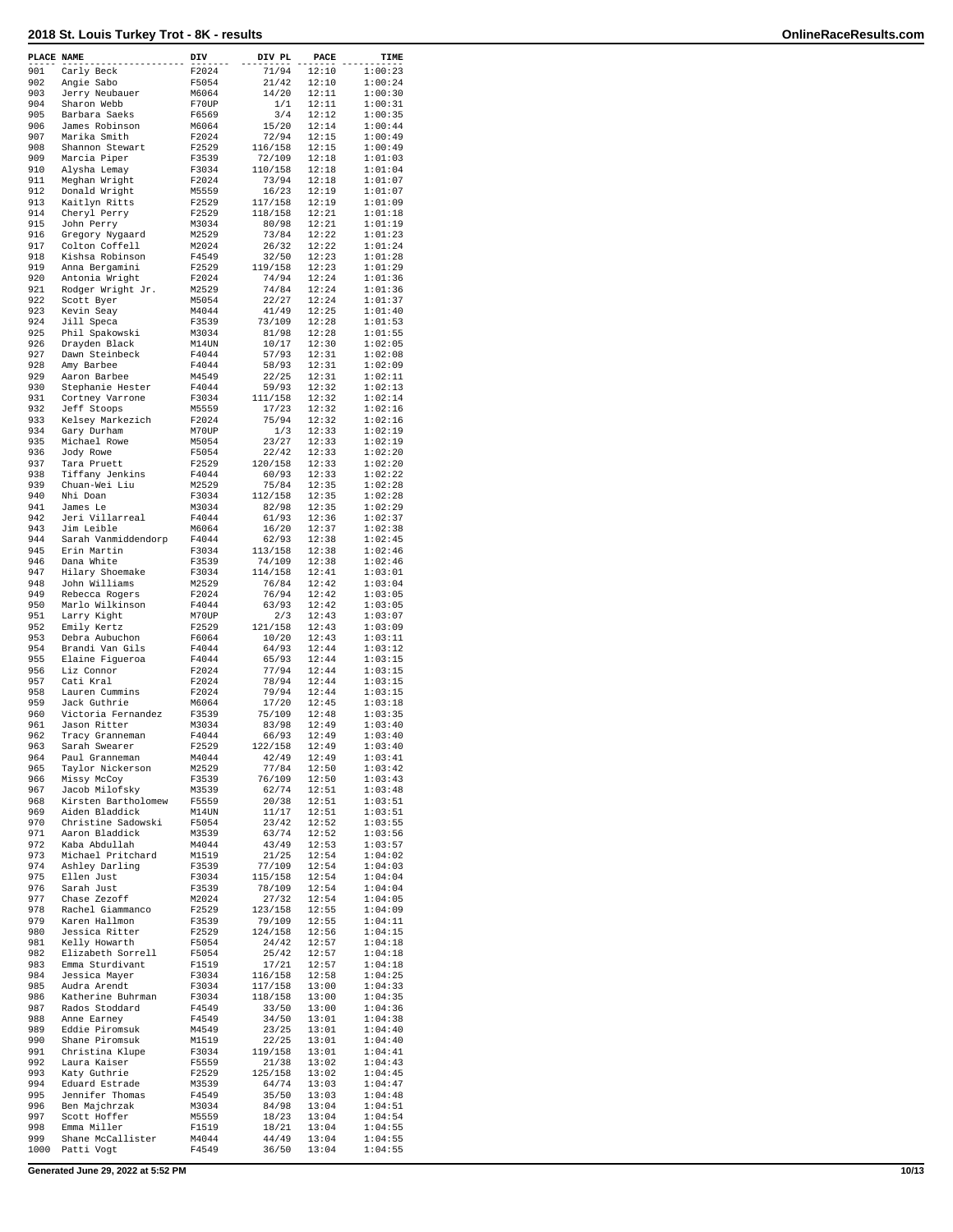| PLACE NAME   |                                       | $_{\text{DIV}}$ | DIV PL             | PACE           | TIME               |
|--------------|---------------------------------------|-----------------|--------------------|----------------|--------------------|
| 1001         | Andrea Woerther                       | F3034           | 120/158            | 13:05          | 1:04:58            |
| 1002         | Ebonie Sutton                         | F3034           | 121/158            | 13:05          | 1:05:01            |
|              | 1003 Martin Matamoros                 | M3034           | 85/98              | 13:07          | 1:05:09            |
|              | 1004 Laura Meiser                     | F3034           | 122/158            | 13:09          | 1:05:16            |
| 1005<br>1006 | Tracey MacLagan<br>Paige Piromsuk     | F5054<br>F14UN  | 26/42<br>6/10      | 13:10<br>13:11 | 1:05:24<br>1:05:27 |
| 1007         | Mary Gruender                         | F4549           | 37/50              | 13:13          | 1:05:39            |
| 1008         | Natalie Piromsuk                      | F4044           | 67/93              | 13:13          | 1:05:39            |
| 1009         | Mary Jane Kaiser                      | F5559           | 22/38              | 13:13          | 1:05:40            |
|              | 1010 Kellie Beckering                 | F3034           | 123/158            | 13:14          | 1:05:41            |
| 1011         | Sherry Marcotte                       | F3539           | 80/109             | 13:14          | 1:05:42            |
| 1013         | 1012 Brittany Brackman                | F2024           | 80/94              | 13:15          | 1:05:48            |
| 1014         | Andrew Kaser<br>Chris Strobel         | M2024<br>M3034  | 28/32<br>86/98     | 13:15<br>13:16 | 1:05:49<br>1:05:53 |
| 1015         | Leah Forsberg                         | F2529           | 126/158            | 13:16          | 1:05:53            |
| 1016         | Kaitlin Bomar                         | F2529           | 127/158            | 13:17          | 1:05:56            |
| 1017         | Selena Saulsbery                      | F3539           | 81/109             | 13:17          | 1:05:57            |
| 1018         | Lora Mullen                           | F5054           | 27/42              | 13:17          | 1:05:58            |
| 1019         | Daniele Camilo                        | M1519           | 23/25              | 13:18          | 1:06:01            |
| 1020<br>1021 | Adam Dylewski<br>Samantha Heskett     | M3539<br>F3034  | 65/74<br>124/158   | 13:20<br>13:21 | 1:06:14<br>1:06:17 |
| 1022         | Briena May                            | F4549           | 38/50              | 13:21          | 1:06:17            |
| 1023         | Sarah Crafton                         | F3034           | 125/158            | 13:21          | 1:06:19            |
| 1024         | Corinne O'Brien                       | F3034           | 126/158            | 13:22          | 1:06:21            |
| 1025         | Becky Sherman                         | F5559           | 23/38              | 13:23          | 1:06:28            |
| 1026         | Alyson Wolf                           | F2529           | 128/158            | 13:24          | 1:06:34            |
| 1027         | Carey Hunter                          | F4549           | 39/50              | 13:24          | 1:06:35            |
| 1028<br>1029 | Kaleigh Stanfield<br>Julie Hamner     | F1519<br>F4044  | 19/21<br>68/93     | 13:25<br>13:26 | 1:06:40<br>1:06:43 |
| 1030         | Lauren Keach                          | F3539           | 82/109             | 13:27          | 1:06:46            |
| 1031         | Madison Boemecke                      | F2529           | 129/158            | 13:27          | 1:06:48            |
| 1032         | Morgan Mahaffey                       | F2529           | 130/158            | 13:27          | 1:06:49            |
| 1033         | Victoria McFarland                    | F5054           | 28/42              | 13:28          | 1:06:55            |
| 1034         | Kate Howell                           | F4044           | 69/93              | 13:29          | 1:06:58            |
| 1035         | Samara Dean                           | F4549           | 40/50              | 13:29          | 1:07:00            |
| 1036<br>1037 | Dianne Galavan<br>Latonya Jackson     | F4549<br>F4044  | 41/50<br>70/93     | 13:30<br>13:31 | 1:07:00<br>1:07:05 |
| 1038         | Dan Suda                              | M2529           | 78/84              | 13:32          | 1:07:13            |
| 1039         | Cierra Sanders                        | F2024           | 81/94              | 13:32          | 1:07:14            |
| 1040         | Cheryl Hoffer                         | F5559           | 24/38              | 13:32          | 1:07:15            |
| 1041         | Mason McParlane                       | M3034           | 87/98              | 13:33          | 1:07:17            |
| 1042         | Katie Bohn                            | F3539           | 83/109             | 13:33          | 1:07:17            |
| 1043         | Kaitlin McParlane                     | F2529           | 131/158            | 13:33          | 1:07:18            |
| 1044<br>1045 | Kristen Williams<br>Stephanie Jackson | F4044<br>F2529  | 71/93<br>132/158   | 13:34<br>13:35 | 1:07:23<br>1:07:28 |
| 1046         | Jake Lam                              | M2024           | 29/32              | 13:35          | 1:07:28            |
| 1047         | Blake Schneider                       | M5054           | 24/27              | 13:36          | 1:07:35            |
| 1048         | Stefanie Schneider                    | F3034           | 127/158            | 13:37          | 1:07:36            |
| 1049         | Clarence Brownlee                     | M5559           | 19/23              | 13:38          | 1:07:43            |
| 1050         | Laton Felton                          | M2529           | 79/84              | 13:38          | 1:07:43            |
| 1051<br>1052 | Ashley Felton                         | F2529<br>M2529  | 133/158<br>80/84   | 13:39<br>13:41 | 1:07:49<br>1:07:57 |
| 1053         | Patrick Commins<br>Grace Vangel       | F2024           | 82/94              | 13:41          | 1:07:57            |
| 1054         | Rhonda Travers                        | F4549           | 42/50              | 13:41          | 1:08:00            |
| 1055         | Melissa Clayton                       | F3539           | 84/109             | 13:43          | 1:08:05            |
| 1056         | Amber Nolde                           | F3034           | 128/158            | 13:43          | 1:08:08            |
| 1057         | Rachel Severance                      | F2529           | 134/158            | 13:45          | 1:08:16            |
| 1058<br>1059 | Shana Freedman                        | F4044<br>F4044  | 72/93              | 13:45          | 1:08:16            |
| 1060         | Erin Hammer<br>Victor Kizer           | M3539           | 73/93<br>66/74     | 13:45<br>13:46 | 1:08:18<br>1:08:22 |
| 1061         | Kimberly Kizer                        | F5559           | 25/38              | 13:47          | 1:08:25            |
| 1062         | Alex Heidemann                        | M3034           | 88/98              | 13:47          | 1:08:28            |
|              | 1063 Joshua Lewis                     | M2529           | 81/84              | 13:47          | 1:08:28            |
| 1064         | Dana Maness                           | F4044           | 74/93              | 13:48          | 1:08:30            |
| 1065         | Jennifer Scott                        | F3539           | 85/109             | 13:48          | 1:08:32            |
| 1066<br>1067 | Nancy Miller<br>Tassy Hayden          | F6064<br>F3034  | 11/20<br>129/158   | 13:49<br>13:49 | 1:08:36<br>1:08:36 |
| 1068         | Moni Frith                            | F4549           | 43/50              | 13:51          | 1:08:46            |
| 1069         | Katie Wood                            | F2024           | 83/94              | 13:52          | 1:08:52            |
| 1070         | Nathan Smith                          | M2024           | 30/32              | 13:52          | 1:08:52            |
| 1071         | Rachel Woodall                        | F3539           | 86/109             | 13:53          | 1:08:56            |
| 1072         | Heather Cohen                         | F3539           | 87/109             | 13:53          | 1:08:57            |
| 1073<br>1074 | Glendoria Elliott<br>Nile Trice       | F5559<br>F2024  | 26/38<br>84/94     | 13:53<br>13:54 | 1:08:58<br>1:09:01 |
| 1075         | Kelsey Weaver                         | F2024           | 85/94              | 13:54          | 1:09:04            |
| 1076         | Kemba Metropoulos                     | F4549           | 44/50              | 13:55          | 1:09:07            |
| 1077         | Sara Dannan                           | F3539           | 88/109             | 13:55          | 1:09:08            |
| 1078         | Brandi Crane                          | F3034           | 130/158            | 13:56          | 1:09:13            |
| 1079         | Michael McDarby                       | M5054           | 25/27              | 13:57          | 1:09:15            |
| 1080         | Jessica Lloyd                         | F3034           | 131/158            | 13:57          | 1:09:16            |
| 1081         | Kathleen McDarby                      | F5054           | 29/42              | 13:57          | 1:09:17            |
| 1082<br>1083 | Leslie Wang<br>Cathy Wolff            | F3539<br>F5054  | 89/109<br>30/42    | 13:59<br>13:59 | 1:09:28<br>1:09:28 |
| 1084         | Melissa Susman                        | F3539           | 90/109             | 14:00          | 1:09:33            |
| 1085         | Drew Calvert                          | M3034           | 89/98              | 14:00          | 1:09:34            |
| 1086         | Jane Stewart                          | F5054           | 31/42              | 14:01          | 1:09:37            |
| 1087         | Hannah Rohlfing                       | F14UN           | 7/10               | 14:02          | 1:09:39            |
| 1088         | Kevin Fields                          | M5559           | 20/23              | 14:03          | 1:09:47            |
| 1089<br>1090 | Lottie Fields<br>Lindsey Harris       | F5559<br>F3539  | 27/38<br>91/109    | 14:03<br>14:04 | 1:09:47<br>1:09:50 |
| 1091         | Kevin Collier                         | M4549           | 24/25              | 14:04          | 1:09:50            |
| 1092         | Kelley Coalier                        | F4044           | 75/93              | 14:04          | 1:09:51            |
| 1093         | Amanda Hunt                           | F2529           | 135/158            | 14:11          | 1:10:28            |
| 1094         | Josie Johnston                        | F4044           | 76/93              | 14:11          | 1:10:28            |
| 1095         | Dawn Allen                            | F3539           | 92/109             | 14:12          | 1:10:33            |
| 1096<br>1097 | Chloe King<br>Jessica Baker           | F2529<br>F2529  | 136/158<br>137/158 | 14:12<br>14:15 | 1:10:33<br>1:10:46 |
| 1098         | Victoria Oberle                       | F2024           | 86/94              | 14:16          | 1:10:53            |
| 1099         | Lauren Oberle                         | F2529           | 138/158            | 14:16          | 1:10:53            |
| 1100         | Danielle Bone                         | F2529           | 139/158            | 14:18          | 1:11:01            |
|              |                                       |                 |                    |                |                    |

**Generated June 29, 2022 at 5:52 PM 11/13**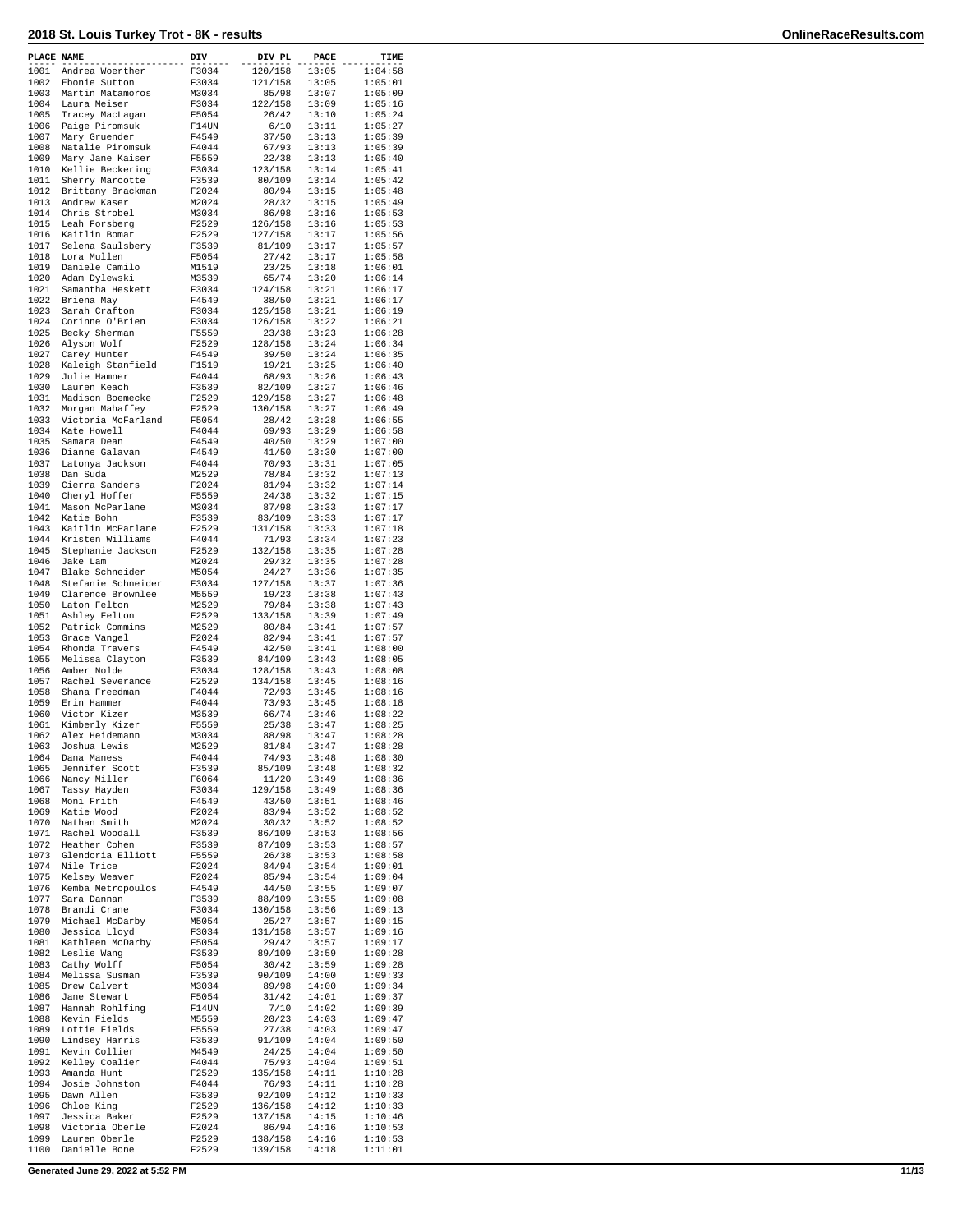| PLACE NAME   |                                      | DIV            | DIV PL             | PACE           | TIME               |
|--------------|--------------------------------------|----------------|--------------------|----------------|--------------------|
| 1101         | Jerry Moser                          | M6569          | 2/2                | 14:22          | 1:11:19            |
| 1102         | Bobbi Dover                          | F3539          | 93/109             | 14:22          | 1:11:23            |
| 1103<br>1104 | Emily Kressaty<br>Janet Taylor       | F3034<br>F5054 | 132/158<br>32/42   | 14:28<br>14:28 | 1:11:50<br>1:11:53 |
| 1105         | Maddie Taylor                        | F2024          | 87/94              | 14:29          | 1:11:57            |
| 1106         | Alex Taylor                          | M1519          | 24/25              | 14:31          | 1:12:07            |
| 1107         | Kathryn Rowe                         | F6064          | 12/20              | 14:32          | 1:12:11            |
| 1108         | Erica Pence                          | F2529          | 140/158            | 14:32          | 1:12:11            |
| 1109<br>1110 | Julie Woerther<br>Sean Quinn         | F6569<br>M5559 | 4/4<br>21/23       | 14:32<br>14:33 | 1:12:13<br>1:12:14 |
| 1111         | Amber Kueker                         | F2529          | 141/158            | 14:33          | 1:12:14            |
| 1112         | Sheree Abernathy                     | F4044          | 77/93              | 14:33          | 1:12:14            |
| 1113         | Therese Suarez                       | F5054          | 33/42              | 14:34          | 1:12:19            |
| 1114         | Anthony Winkeler                     | M4549          | 25/25              | 14:34          | 1:12:21            |
| 1115<br>1116 | Andrew Keach<br>Ryan Binkholder      | M14UN<br>M3539 | 12/17<br>67/74     | 14:34<br>14:36 | 1:12:22<br>1:12:33 |
| 1117         | Henry Binkholder                     | M14UN          | 13/17              | 14:37          | 1:12:33            |
| 1118         | Brandi Schubert                      | F3539          | 94/109             | 14:37          | 1:12:35            |
| 1119         | Janet Lam                            | F2529          | 142/158            | 14:38          | 1:12:41            |
| 1120         | Cherie Schneider                     | F3539          | 95/109             | 14:39          | 1:12:47            |
| 1121<br>1122 | Nicole Wilson<br>Arrie Mohorn        | F3034<br>F3539 | 133/158<br>96/109  | 14:40<br>14:48 | 1:12:53<br>1:13:29 |
| 1123         | Kimberly Beck                        | F5559          | 28/38              | 14:48          | 1:13:31            |
| 1124         | Kim Bladdick                         | F5559          | 29/38              | 14:50          | 1:13:38            |
| 1125         | Stephanie Meyer                      | F5054          | 34/42              | 14:57          | 1:14:17            |
| 1126         | Avianne Clay                         | F3034          | 134/158            | 14:58          | 1:14:19            |
| 1127         | Christine Marx                       | F4044          | 78/93              | 15:03          | 1:14:46            |
| 1128<br>1129 | Christina Murray<br>Kim Marx         | F5054<br>F4549 | 35/42<br>45/50     | 15:03<br>15:03 | 1:14:46<br>1:14:46 |
| 1130         | Joni Lombardo                        | F4044          | 79/93              | 15:05          | 1:14:55            |
| 1131         | Mary Jones                           | F5559          | 30/38              | 15:05          | 1:14:56            |
| 1132         | Martha Lush                          | F5054          | 36/42              | 15:05          | 1:14:57            |
| 1133         | Claire Stuckel                       | F2529          | 143/158            | 15:08          | 1:15:09            |
| 1134<br>1135 | Paije Croghan                        | F3034<br>F3034 | 135/158<br>136/158 | 15:08<br>15:11 | 1:15:10<br>1:15:25 |
| 1136         | Kristi Borglum<br>Heather Green      | F3034          | 137/158            | 15:11          | 1:15:25            |
| 1137         | Lianna Shepard                       | F3034          | 138/158            | 15:11          | 1:15:26            |
| 1138         | Deborah Meyer                        | F5559          | 31/38              | 15:12          | 1:15:28            |
| 1139         | Lauren Daugherty                     | F2529          | 144/158            | 15:12          | 1:15:29            |
| 1140         | Jessica Mueller                      | F2529          | 145/158            | 15:13          | 1:15:34            |
| 1141<br>1142 | Andrea Gunter<br>Karen Hunter        | F3034<br>F3539 | 139/158<br>97/109  | 15:13<br>15:13 | 1:15:34<br>1:15:36 |
| 1143         | Starlene Beattie                     | F5559          | 32/38              | 15:19          | 1:16:05            |
| 1144         | Sarah Pappas                         | F2529          | 146/158            | 15:19          | 1:16:05            |
| 1145         | Jake Heitman                         | M2024          | 31/32              | 15:20          | 1:16:11            |
| 1146         | Kara Vaughan                         | F2024          | 88/94              | 15:20          | 1:16:11            |
| 1147         | Alex Mitchell                        | M6064          | 18/20              | 15:21          | 1:16:17            |
| 1148<br>1149 | Samantha Klotz<br>Tara Rahn          | F3539<br>F4044 | 98/109<br>80/93    | 15:24<br>15:26 | 1:16:29<br>1:16:39 |
| 1150         | Kathleen Gillespie                   | F6064          | 13/20              | 15:29          | 1:16:56            |
| 1151         | Jared Baer                           | M4044          | 45/49              | 15:30          | 1:16:59            |
| 1152         | Danny Walsh                          | M3539          | 68/74              | 15:30          | 1:17:00            |
| 1153         | Kamden Baer                          | M14UN          | 14/17              | 15:30          | 1:17:01            |
| 1154         | Staci Baer                           | F4044          | 81/93<br>33/38     | 15:30          | 1:17:01            |
| 1155<br>1156 | Christina Martin<br>Terri Meadows    | F5559<br>F4044 | 82/93              | 15:30<br>15:31 | 1:17:01<br>1:17:04 |
| 1157         | Meredith Obrien                      | F2529          | 147/158            | 15:31          | 1:17:05            |
| 1158         | Angela Moret                         | F3539          | 99/109             | 15:32          | 1:17:08            |
| 1159         | Ashley Gang                          | F1519          | 20/21              | 15:32          | 1:17:09            |
| 1160         | Aidan Gillespie                      | M3034          | 90/98              | 15:32          | 1:17:09            |
| 1161<br>1162 | Natalia Pollard<br>Amanda Verbeck    | F2529<br>F3539 | 148/158<br>100/109 | 15:35<br>15:37 | 1:17:24<br>1:17:36 |
| 1163         | Philip Glorioso                      | M14UN          | 15/17              | 15:38          | 1:17:40            |
| 1164         | Jeff Glorioso                        | M4044          | 46/49              | 15:38          | 1:17:41            |
| 1165         | Matthew Maiuri                       | M3034          | 91/98              | 15:40          | 1:17:50            |
| 1166         | Meira Sondov-Gold                    | F3034          | 140/158            | 15:40          | 1:17:51            |
| 1167<br>1168 | Thach Le<br>Elizabeth Beckner        | M4044<br>F3034 | 47/49<br>141/158   | 15:42<br>15:43 | 1:18:01<br>1:18:04 |
| 1169         | Andrew Beckner                       | M3034          | 92/98              | 15:43          | 1:18:04            |
| 1170         | Rebecca Donovan                      | F4044          | 83/93              | 15:43          | 1:18:05            |
| 1171         | Elizabeth Crites                     | F2529          | 149/158            | 15:44          | 1:18:06            |
| 1172         | Jacqueline Benson Mcro F3034         |                | 142/158            | 15:45          | 1:18:12            |
| 1173<br>1174 | Jenna Deyong<br>Keenan McRoberts     | F4549<br>M3539 | 46/50<br>69/74     | 15:45<br>15:45 | 1:18:12<br>1:18:13 |
| 1175         | Susan Glass                          | F4549          | 47/50              | 15:45          | 1:18:13            |
| 1176         | La Tonya Brown                       | F4044          | 84/93              | 15:45          | 1:18:14            |
| 1177         | Susan Sommerfeld                     | F6064          | 14/20              | 15:49          | 1:18:33            |
| 1178         | Stephanie Griffin                    | F3034          | 143/158            | 15:49          | 1:18:34            |
| 1179         | Kelli Crow                           | F3034          | 144/158<br>93/98   | 15:49          | 1:18:34            |
| 1180<br>1181 | Paul Griffin<br>Rick Howard          | M3034<br>M6064 | 19/20              | 15:49<br>15:50 | 1:18:35<br>1:18:40 |
| 1182         | Linda Howard                         | F5559          | 34/38              | 15:50          | 1:18:41            |
| 1183         | Jason Hock                           | M4044          | 48/49              | 15:52          | 1:18:48            |
| 1184         | Linda Lenzner                        | F4044          | 85/93              | 15:52          | 1:18:50            |
| 1185         | Constantine Zamfir                   | M1519          | 25/25              | 15:54          | 1:18:57            |
| 1186<br>1187 | Linda Pickett<br>Ashley Jenkins      | F6064<br>F3034 | 15/20<br>145/158   | 15:59<br>15:59 | 1:19:24<br>1:19:25 |
| 1188         | Samantha Ladd                        | F3539          | 101/109            | 16:00          | 1:19:26            |
| 1189         | Betty Cochran                        | F6064          | 16/20              | 16:01          | 1:19:33            |
| 1190         | Dorene Jennings                      | F6064          | 17/20              | 16:03          | 1:19:45            |
| 1191         | Alexa Moore                          | F2529          | 150/158            | 16:05          | 1:19:52            |
| 1192<br>1193 | Marty Stephenitch<br>Jennifer Hejlik | M3539<br>F4044 | 70/74<br>86/93     | 16:05<br>16:07 | 1:19:53<br>1:20:03 |
| 1194         | Vicki Weissflug                      | F3539          | 102/109            | 16:07          | 1:20:04            |
| 1195         | Robert McCormick                     | M5559          | 22/23              | 16:08          | 1:20:06            |
| 1196         | Melanie McCormick                    | F5559          | 35/38              | 16:08          | 1:20:06            |
| 1197         | Amy Lansford                         | F3034          | 146/158            | 16:08          | 1:20:08            |
| 1198<br>1199 | Justin Rumping<br>Lisa Zamfir        | M3034<br>F5054 | 94/98<br>37/42     | 16:09<br>16:10 | 1:20:15<br>1:20:18 |
| 1200         | Rachelle Johnson                     | F3539          | 103/109            | 16:12          | 1:20:29            |
|              |                                      |                |                    |                |                    |

**Generated June 29, 2022 at 5:52 PM 12/13**